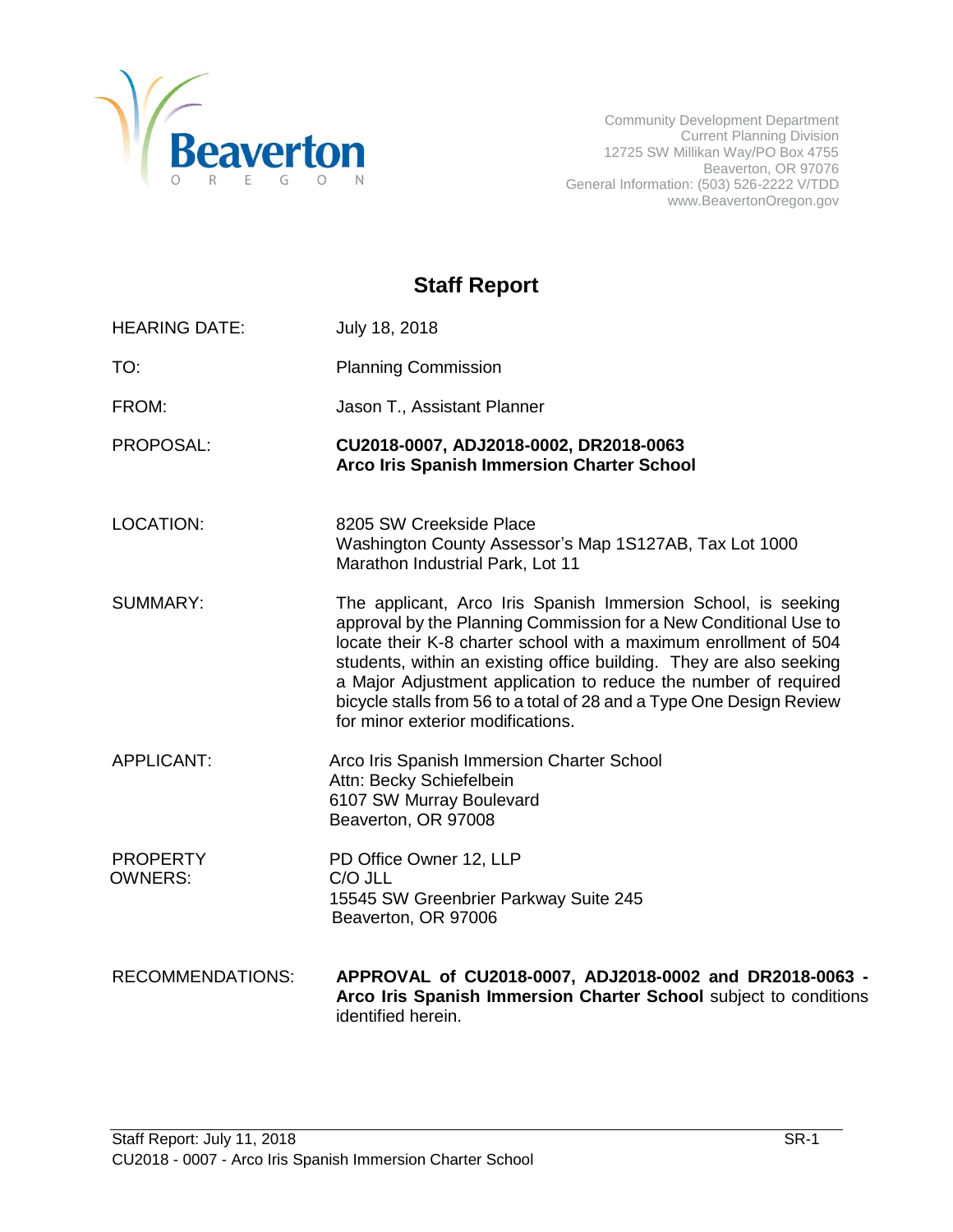#### **BACKGROUND**

| <b>Application</b> | <b>Submittal Date</b> | <b>Deemed Complete</b> | $120$ -Day*        | $365$ -Day*  |
|--------------------|-----------------------|------------------------|--------------------|--------------|
| CU2018-0007        | May 24, 2018          | May 29, 2018           | September 27, 2018 | May 29, 2019 |
| ADJ2018-0002       | May 24, 2018          | May 29, 2018           | September 27, 2018 | May 29, 2019 |
| DR2018-0063        | May 24, 2018          | May 29, 2018           | September 27, 2018 | May 29, 2019 |

\* Pursuant to Section 50.25.8 of the Beaverton Development Code, the City will reach a final decision on an application within 120 calendar days from the date that the application was determined to be complete or deemed complete unless the applicant agrees to extend the 120 calendar day time line pursuant to subsection 9 or unless State law provides otherwise.

\* Pursuant to Section 50.25.9 of the Beaverton Development Code, the total of all extensions may not to exceed 365 calendar days from the date the application was deemed complete. This is the latest date by which a final written decision on the proposal can be made.

| <b>Zoning</b>                        | Office Industrial – Washington Square (OI-WS) |                                                        |  |
|--------------------------------------|-----------------------------------------------|--------------------------------------------------------|--|
| <b>Current</b><br><b>Development</b> | <b>Office Building</b>                        |                                                        |  |
| <b>Site Size</b>                     | Approximately 2.24 Acres                      |                                                        |  |
| <b>NAC</b>                           | Greenway NAC                                  |                                                        |  |
| <b>Land Use</b>                      | Employment (EMP)                              |                                                        |  |
| <b>Surrounding</b>                   | Use/Zoning:                                   |                                                        |  |
| <b>Uses</b>                          | North:                                        | Retail / Commercial – Washington Square (C-WS)         |  |
|                                      | South:                                        | Office / Office Industrial – Washington Square (OI-WS) |  |
|                                      | East:                                         | Office / Office Industrial – Washington Square (OI-WS) |  |
|                                      | West:                                         | THPRD Park / Urban Standard Density (R7)               |  |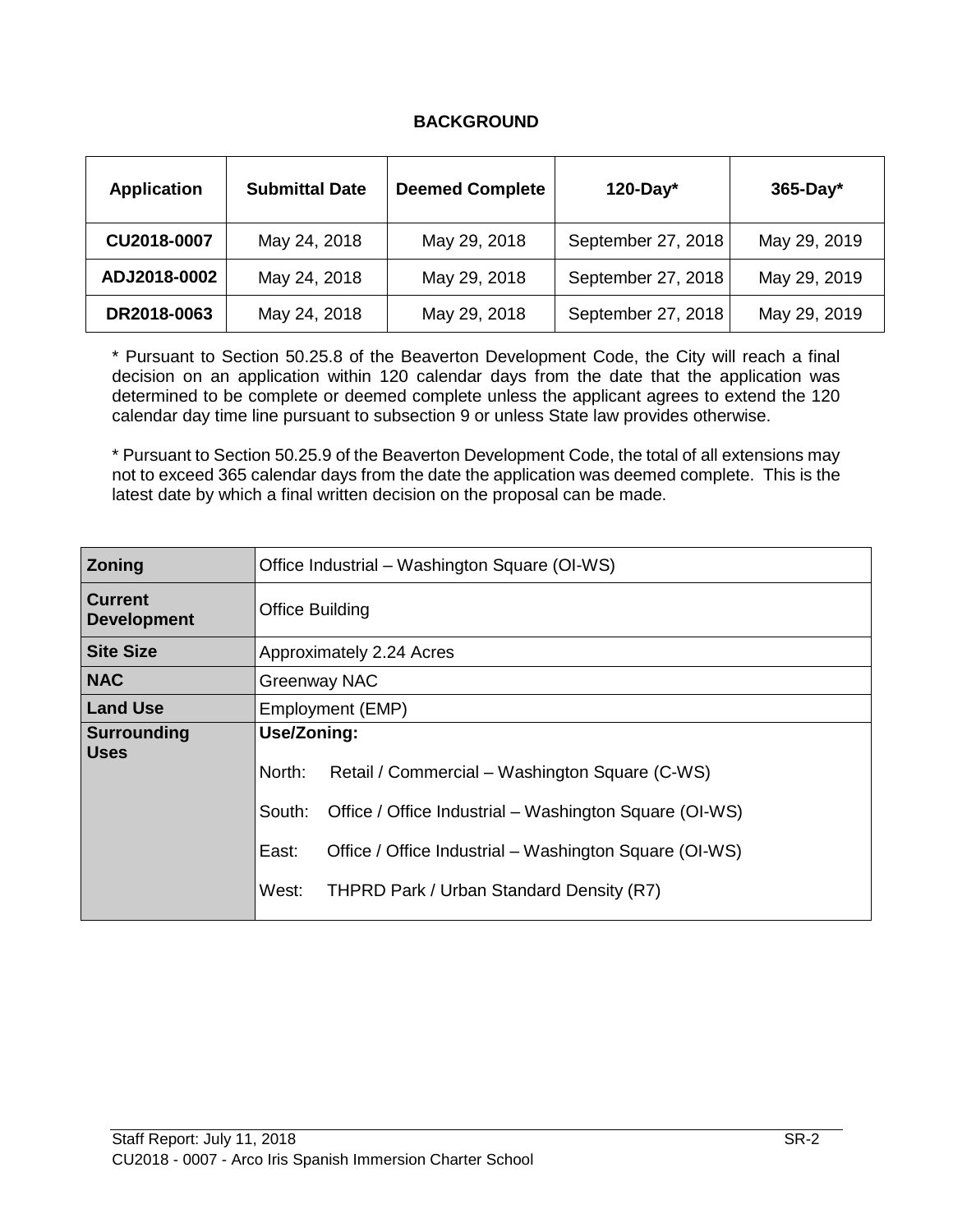# **TABLE OF CONTENTS**

| Section A: Facilities Review Committee Technical Review and<br><b>Recommendation Report</b> | $FR1 - FR9$                      |
|---------------------------------------------------------------------------------------------|----------------------------------|
| Section B: CU2018-0007 New Conditional Use                                                  | CU <sub>1</sub> -CU <sub>5</sub> |
| Section C: ADJ2018-0001 Major Adjustment                                                    | ADJ1-ADJ6                        |
| Section D: DR2018-0063 Design Review Compliance Letter                                      | DR <sub>1</sub>                  |
| <b>Section E: Conditions of Approval</b>                                                    | COA1                             |

- **Figure 1: Aerial Map**
- **Exhibit 1. Written Public Comments to Date**

No Public Comments Received

**Exhibit 2. Materials submitted by the Applicant**

**Page No.**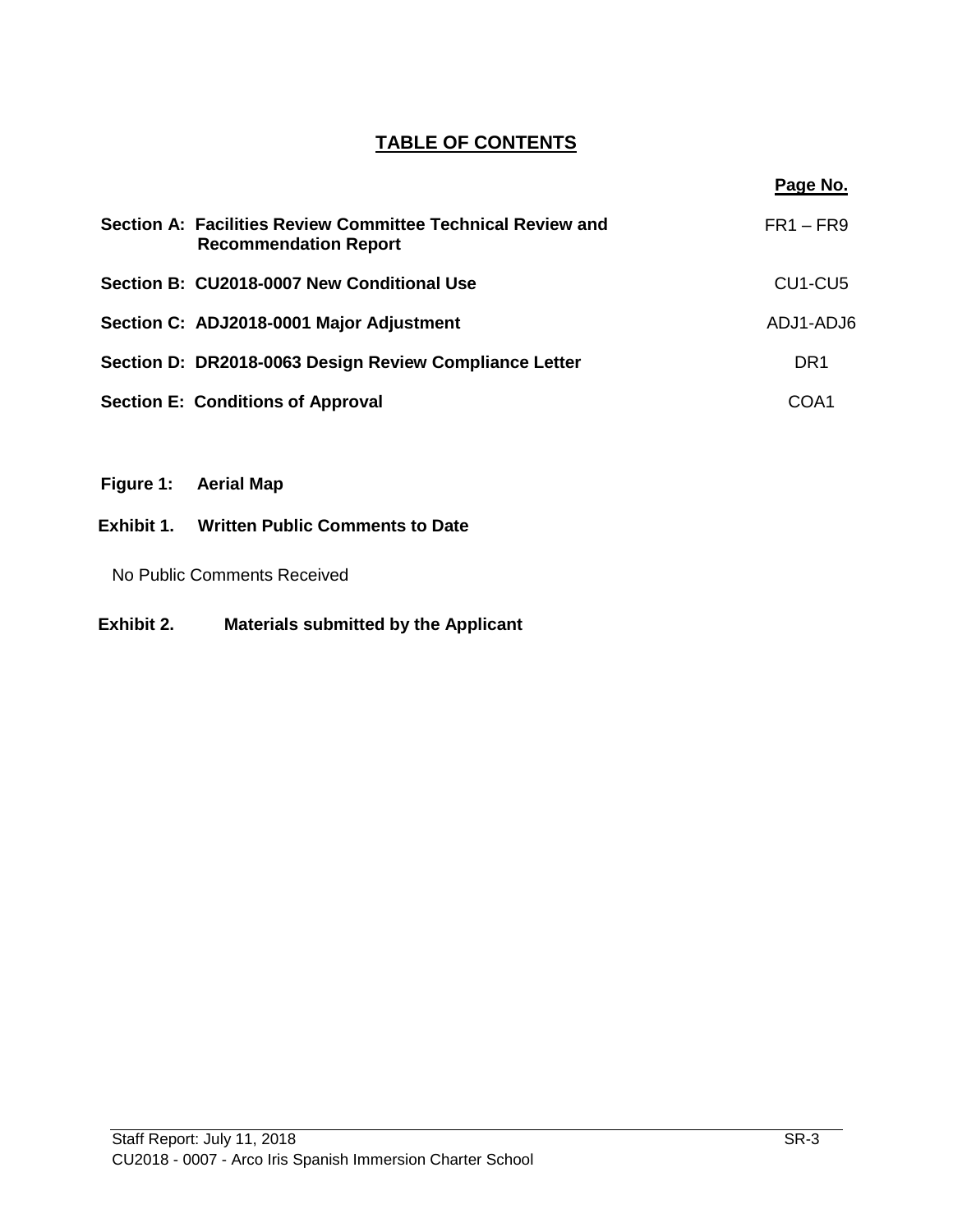**Figure 1**

# **Aerial Map**

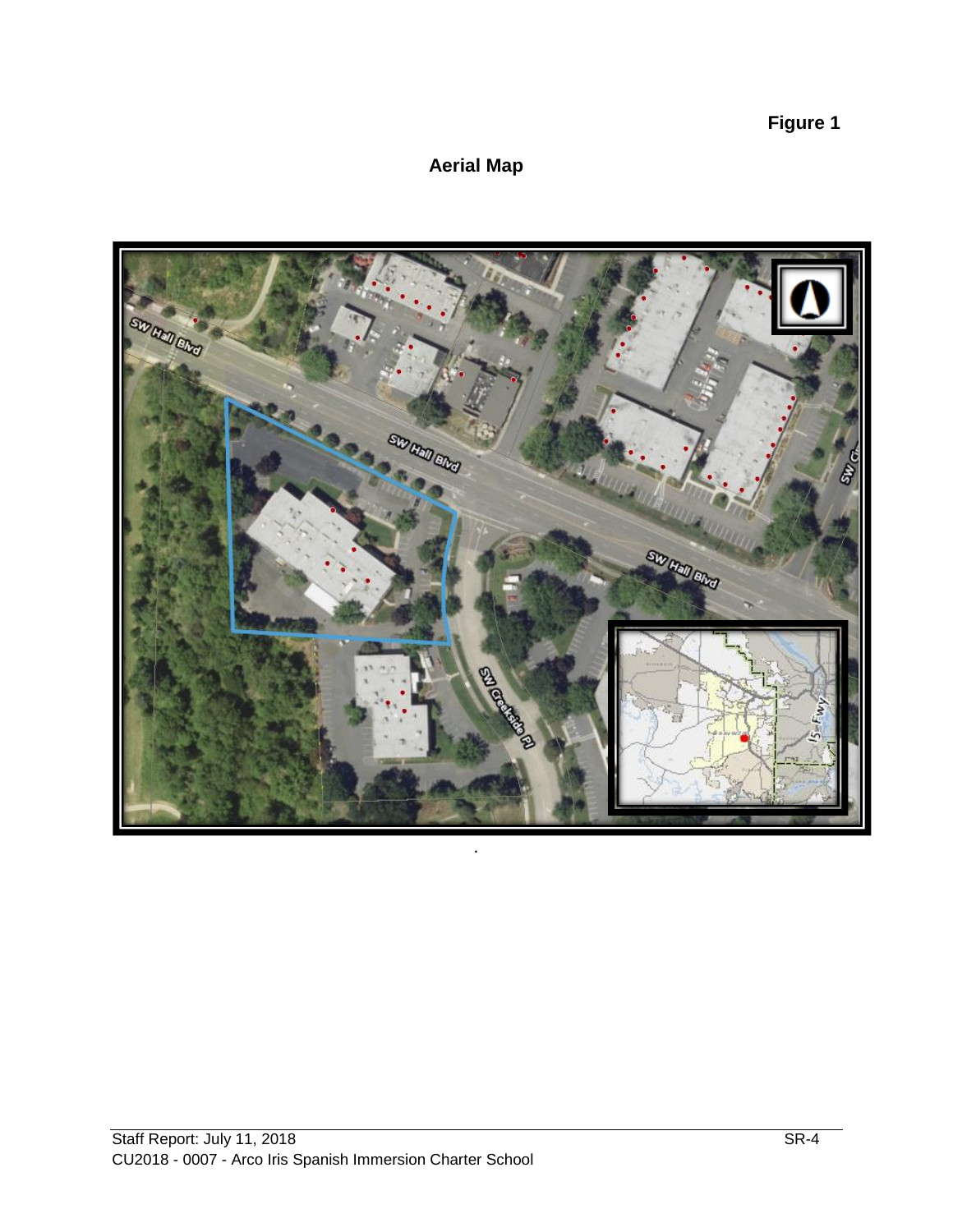#### **FACILITIES REVIEW COMMITTEE TECHNICAL REVIEW AND RECOMMENDATIONS Arco Iris Spanish Immersion Charter School CU2018-0007, ADJ2018-00032, DR2018-0063,**

# **Section 40.03 Facilities Review Committee:**

The Facilities Review Committee has conducted a technical review of the application, in accordance with the criteria contained in Section 40.03 of the Development Code. The Committee's findings and recommended conditions of approval are provided to the decision-making authority. As they will appear in the Staff Report, the Facilities Review Conditions may be re-numbered and placed in different order.

The decision-making authority will determine whether the application as presented meets the Facilities Review approval criteria for the subject application and may choose to adopt, not adopt, or modify the Committee's findings, below.

#### *A. All critical facilities and services related to the proposed development have, or can be improved to have, adequate capacity to serve the proposed development at the time of its completion.*

# **Findings:**

Chapter 90 of the Development Code defines "critical facilities" to be services that include public water, public sanitary sewer, storm water drainage and retention, transportation and fire protection. No physical changes to the existing development are proposed. The addition of the K-8 school will not significantly impact the traffic and pedestrian flow of the area and will not impact any other critical facilities and services that serve the site.

A traffic impact analysis (TIA) was submitted by Lancaster Engineering, dated May 23, 2018 and revised on July  $9<sup>th</sup>$ , 2018. The primary findings conclude:

- 1. An existing building operating as a furniture store and medical/dental office is proposed to be redeveloped into Arco Iris School. The proposed use would result in an increase of 307 trips during the morning peak hour, 174 trips during the afternoon peak hour, and 49 trips during the evening peak hour.
- 2. The intersections of SW Hall Boulevard at SW Greenway Boulevard, SW Hall Boulevard at SW Nimbus Avenue, SW Hall Boulevard at Hwy 217 SB/SW Cascade Avenue, and SW Creekside Place at the site access point are projected to operate within the City of Beaverton and ODOT standards under all analysis scenarios.
- 3. The intersection of SW Hall Boulevard at SW Creekside Place does not currently operate within the City of Beaverton's operational standards. Site trips associated with the proposed development are expected travel to the intersection of SW Nimbus Avenue at SW Hall Boulevard.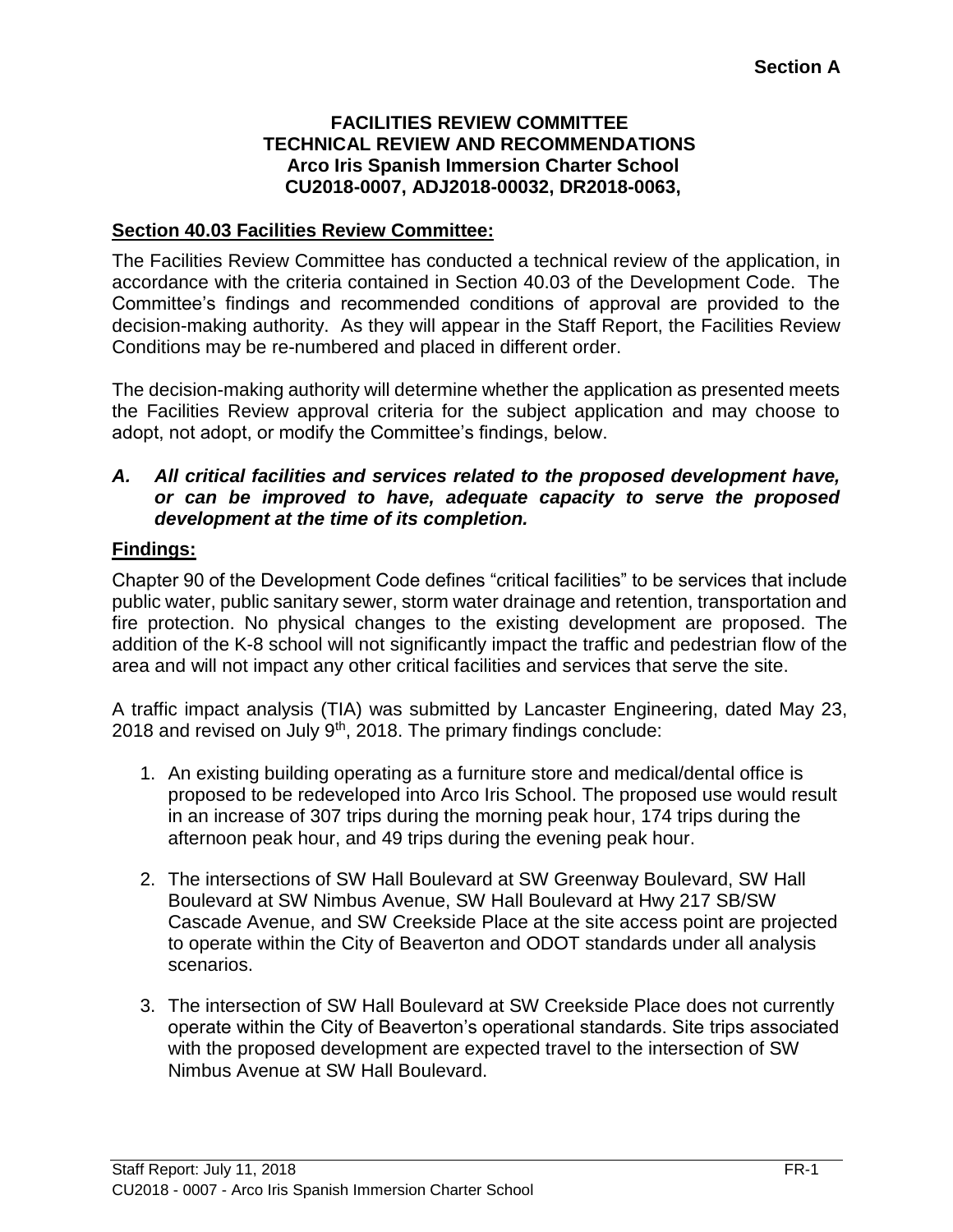- 4. Traffic signal warrants were examined for the unsignalized intersections of SW Hall Boulevard at SW Creekside Place and SW Creekside Place at Site Access. Both intersections did not meet signal warrants under all analysis scenarios.
- 5. Results of the queuing analysis show acceptable operation. Site access mitigation is not recommended.
- 6. An analysis of the most recent five years of crash data did not find any significant safety issues or trends.

The traffic impact study submitted by the applicant indicates that no intersection or rightof-way improvements are needed or required and Transportation Staff concurs.

The applicant's on-site circulation plan keeps traffic from spilling onto adjacent streets. The TIA demonstrates that the on-site circulation plan during the A.M. drop off period keeps all traffic on-site without spilling onto adjacent streets.

Arco Iris Charter School policy requires parents to enter off SW Creekside Place where they will be directed by either a staff person or traffic cones to enter a drop-off/pick-up queue. The applicant has a policy that encourages parents to drop-off children no earlier than 5 minutes prior to the start of the school day.

Existing pedestrian, bike, and street facilities are adequate. The existing street frontages for SW Creekside Place and SW Hall Boulevard all have continuous sidewalks in place.

Existing bike lanes are located in each direction on SW Hall Boulevard. SW Creekside Place is a local street without bike lanes but is designed for bicycles to share the road with motorized vehicles. Additionally, the applicant has stated in their narrative that due to the nature of the charter school, most children do not live close enough to ride their bikes and will be dropped off by parents. No bus service and no after school sporting events are provided at this school.

The existing right-of-way adjacent to the site SW Creekside Place is improved to current City standards which include the standard half street improvements (paved street, curb, sidewalk, planter, and street trees). SW Hall Boulevard is improved with a curb tight sidewalk and may need dedication to bring the sidewalk to current standards. If a dedication on SW Hall Boulevard is necessary, the applicant will not be required to improve the right of way. Staff recommends a condition of approval to require a site plan that shows the existing right-of-way width and verification of the location of the northern lot line.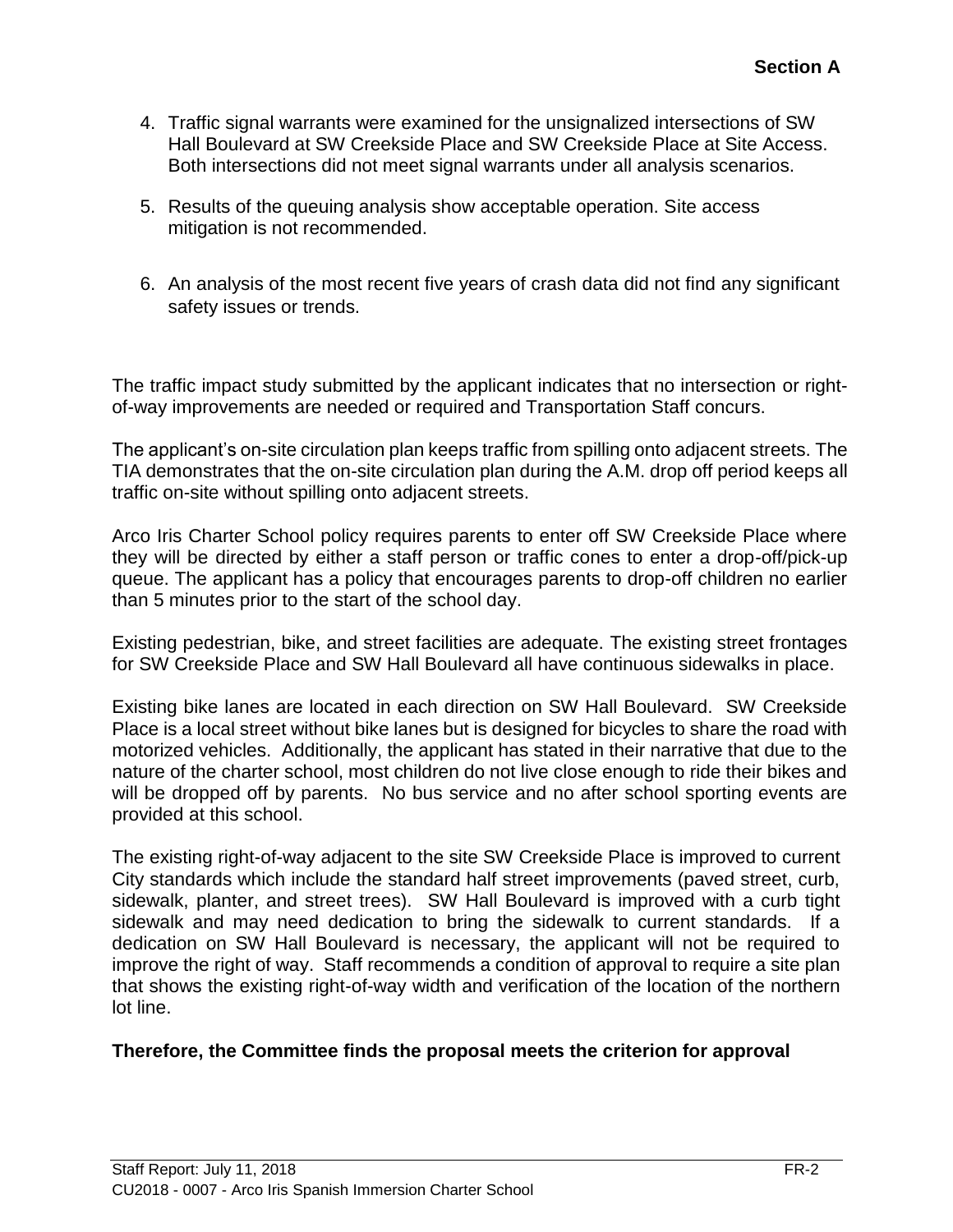*B. Essential facilities and services related to the proposed development are available, or can be made available, with adequate capacity to serve the development prior to its occupancy. In lieu of providing essential facilities and services, a specific plan may be approved if it adequately demonstrates that essential facilities, services, or both will be provided to serve the proposed development within five (5) years of occupancy.*

# **Findings:**

Chapter 90 of the Development Code defines "essential facilities" to be services that include schools, transit improvements, police protection, and on-site pedestrian and bicycle facilities in the public right-of-way. Representatives from the Police Department reviewed this application and inquired about traffic build up on surrounding streets. These concerns have been addressed herein by Transportation Staff. The subject site is within the Beaverton School District and the school is part of the District, however, the project does not involve residential uses and therefore will not have any additional effect on the BSD as to student numbers.

The area is served by Tri-Met public transportation. The nearest transit stop is located at just past the SW Creekside Place and SW Hall Boulevard intersection, which serves both lines 76 and 78.

This proposal includes limited, minor physical improvements to the site. The Committee has reviewed the proposal and has found that the essential facilities and services to serve the site are adequate to accommodate the hours of operation.

#### **Therefore, the Committee finds the proposal meets the criterion for approval.**

*C. The proposed development is consistent with all applicable provisions of Chapter 20 (Land Uses) unless the applicable provisions are modified by means of one or more applications which shall be already approved or which shall be considered concurrently with the subject application; provided, however, if the approval of the proposed development is contingent upon one or more additional applications, and the same is not approved, then the proposed development must comply with all applicable provisions of Chapter 20 (Land Uses).*

#### **Findings:**

Staff cites the findings in the Code Conformance Analysis chart at the end of the report, which evaluates the project as it relates the applicable Code requirements of Chapter 20 for the Office Industrial – Washington Square (OI-WC) zone, as applicable to the above mentioned criterion.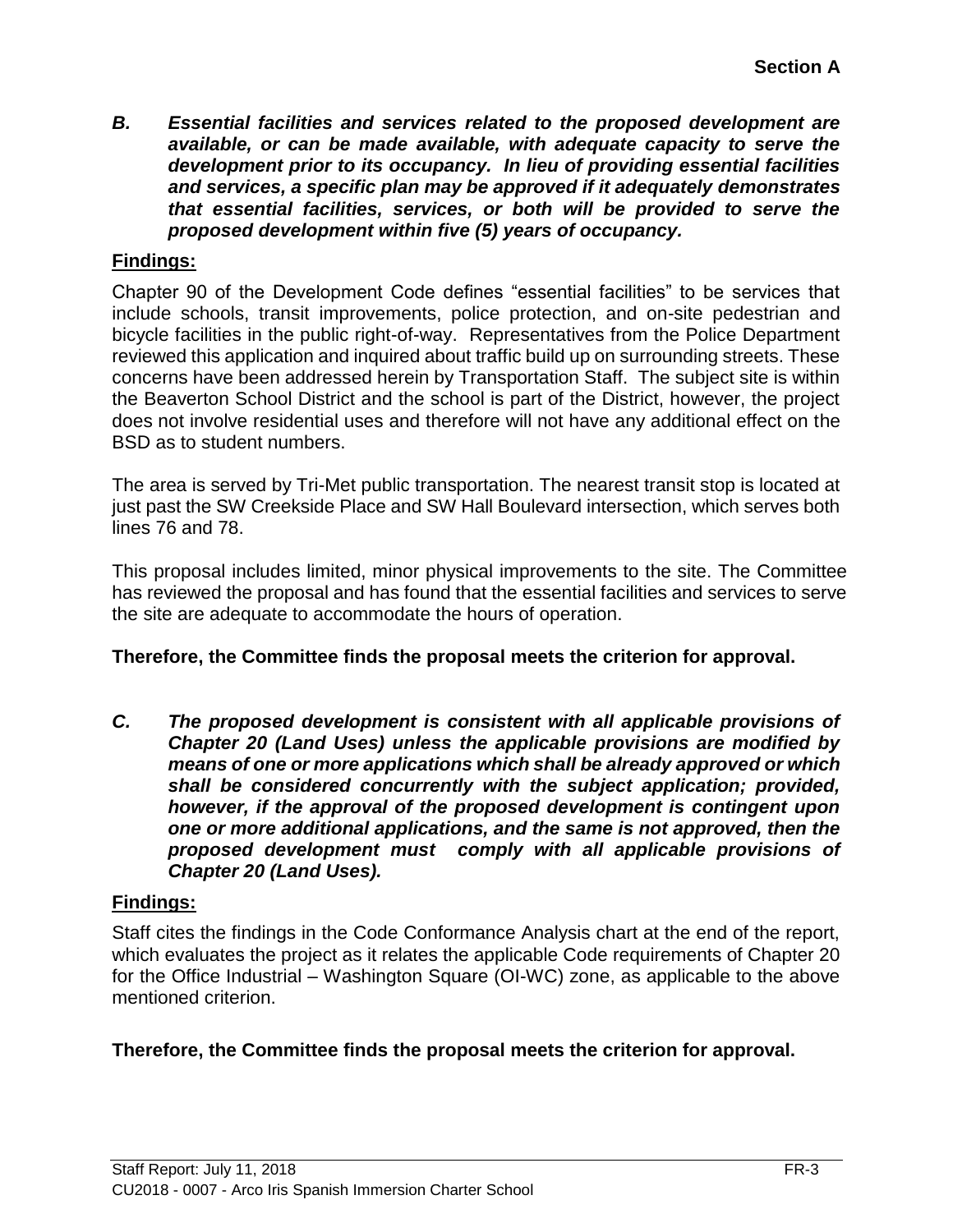*D. The proposed development is consistent with all applicable provisions of Chapter 60 (Special Requirements) and all improvements, dedications, or both, as required by the applicable provisions of Chapter 60 (Special Requirements), are provided or can be provided in rough proportion to the identified impact(s) of the proposed development.*

# **Findings:**

Staff cites additional findings in the Code Conformance Analysis chart at the end of the report, which evaluates the project as it relates the applicable Code requirements of Chapter 60 for the site.

The only use that will be occupying the buildings Monday through Friday is the proposed Arco Iris Charter School. The proposed site has a total of 106 existing parking spaces available. Pursuant to section 60.30.10.5 of the Development Code, daycare/preschool, kindergarten and elementary and middle schools require a minimum of one parking space for every one full time equivalent (FTE) staff. According to the applicant, the school will have 49 FTE which will require a minimum of 49 total parking spaces and a maximum of 73 parking spaces.

The proposal includes a total of 28 bicycle parking spaces which is 18 spaces below the minimum requirement of 56 bike parking spaces per the Development Code Section 60.30.10.5. The applicant has applied for a Major Adjustment application in conjunction with this New Conditional Use application, to reduce the total required bicycle stalls.

No new access driveways are proposed or required.

#### **Therefore, the Committee finds the proposal meets the criterion for approval.**

*E. Adequate means are provided or can be provided to ensure continued periodic maintenance and necessary normal replacement of the following private common facilities and areas, as applicable: drainage facilities, roads and other improved rights-of-way, structures, recreation facilities, landscaping, fill and excavation areas, screening and fencing, ground cover, garbage and recycling storage areas, and other facilities not subject to maintenance by the City or other public agency.*

#### **Findings:**

The applicant states in their written statement that the proposal will not impact maintenance or normal replacement of the common facilities noted above. The proposal as represented does not present any barriers, constraints, or design elements that would prevent or preclude required maintenance of the private infrastructure and facilities on site.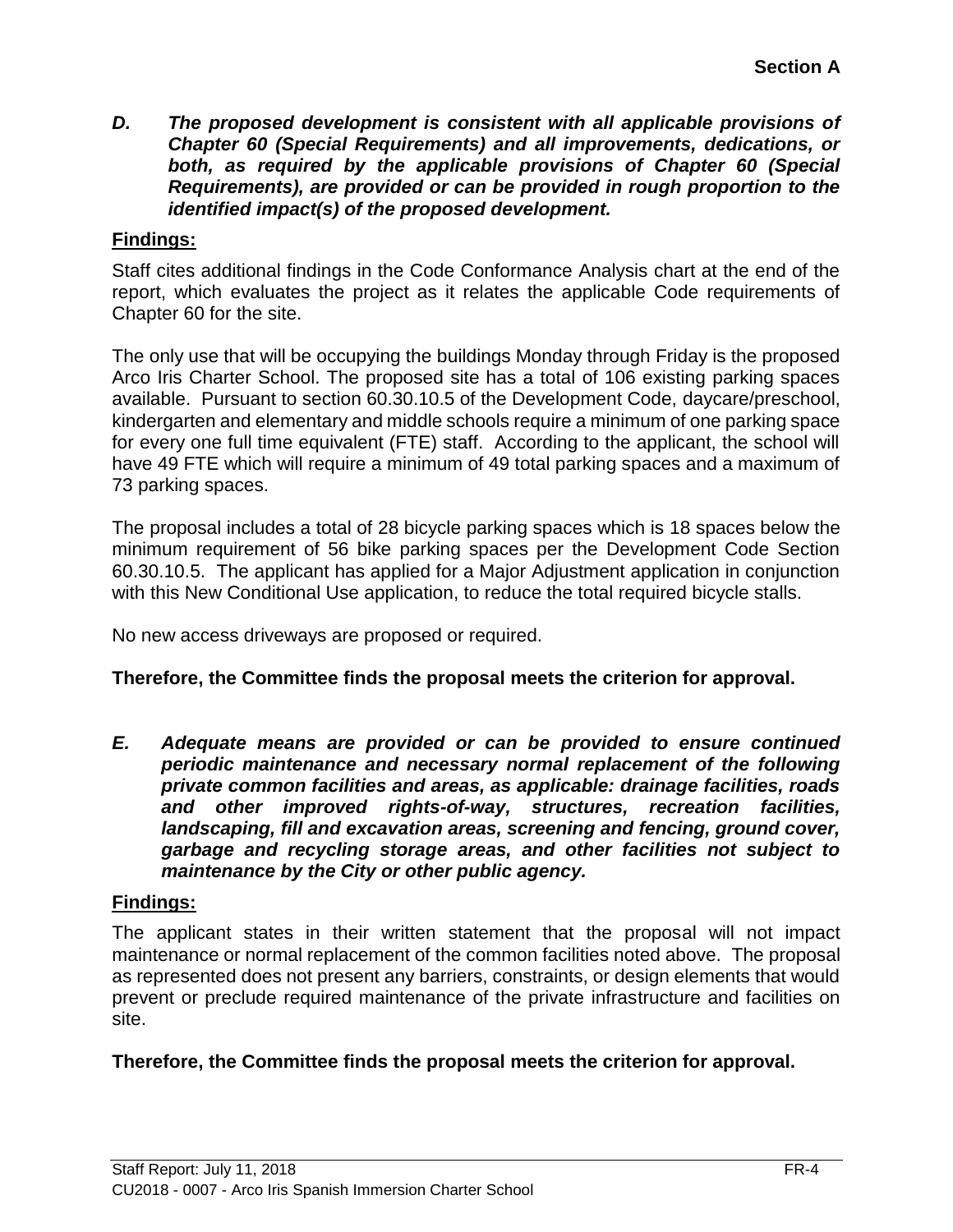### *F. There are safe and efficient vehicular and pedestrian circulation patterns within the boundaries of the development.*

# **Findings:**

The site has one vehicular access points on SW Creekside Place. Public sidewalks along SW Hall Boulevard and SW Creekside Place provide pedestrian connections to the site.

The proposal shows an efficient and safe morning and afternoon drop-off/pick-up plan that requires parents to use the drop-off/pick-up lane, which helps to ensure that children are not walking through the parking lot unescorted.

The applicant proposes to remove six (6) parking spaces at the northwest corner of the parking lot and to install either a concrete mountable curb or a series of yellow domes, a minimum of 6-inches in diameter, to create a turnaround/roundabout to direct the student drop-off/pick-up queue safely through the parking lot and back towards the primary entrance of the building, as shown on their site plan.

The applicant's proposed on-site vehicular and pedestrian circulation modifications are consistent with all applicable provisions of chapter 60.

# **Therefore, the Committee finds that the proposal meets the criterion for approval.**

#### *G. The development's on-site vehicular and pedestrian circulation systems connect to the surrounding circulation systems in a safe, efficient, and direct manner.*

# **Findings:**

The applicant has stated in their narrative that the traffic impact analysis addresses both access and on-site circulation directly related to the addition of Arco Iris to the existing site.

The site has one vehicular access point on SW Creekside Place. Public sidewalks along SW Hall Boulevard and SW Creekside Place provide pedestrian connections to the site.

Transportation Staff find that the proposal connects to the surrounding vehicular and pedestrian circulation systems in conformance with Development Code Section 60.55.25.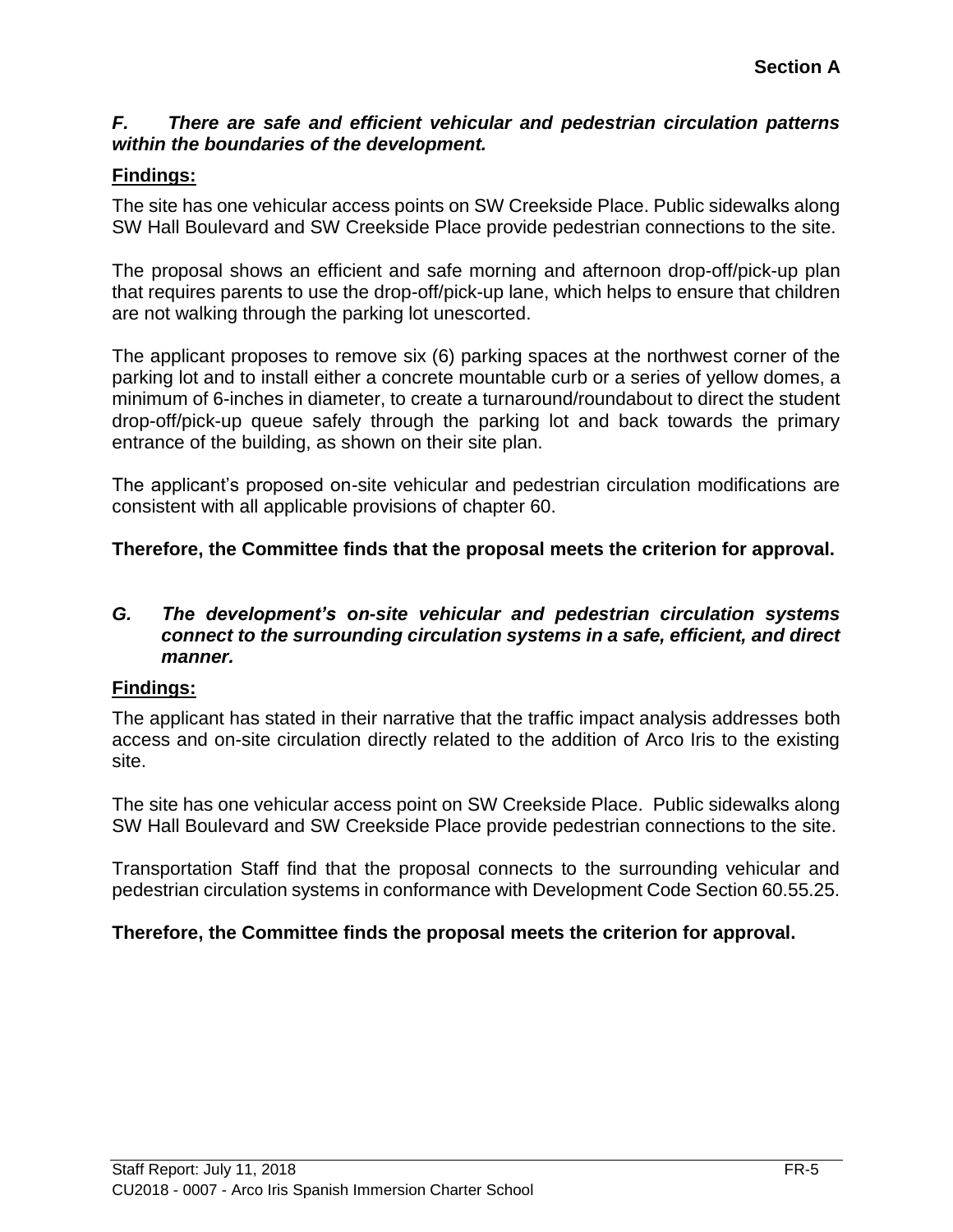#### *H. Structures and public facilities serving the development site are designed in accordance with adopted City codes and standards and provide adequate fire protection, including, but not limited to, fire flow.*

# **Findings:**

The request for the operation of an additional school on the proposed site proposes minimal physical improvements. The Building Division has reviewed the proposal and determined that a building permit will be required to formally reclassify the existing building as an Educational (E) occupancy.

# **Therefore, the Committee finds that the proposal meets the criterion for approval.**

*I. Structures and public facilities serving the development site are designed in accordance with adopted City codes and standards and provide adequate protection from crime and accident, as well as protection from hazardous conditions due to inadequate, substandard or ill-designed development.*

#### **Findings:**

The site is an existing development with limited, minor physical proposed changes to the site. Therefore, there will be no additional impact to any of the critical facilities and services that serve the site. Any future changes to the building or site must comply with the all applicable adopted Codes and standards.

#### **Therefore, the Committee finds the proposal meets the criterion for approval.**

*J. Grading and contouring of the development site is designed to accommodate the proposed use and to mitigate adverse effect(s) on neighboring properties, public right-of-way, surface drainage, water storage facilities, and the public storm drainage system.*

#### **Findings:**

The proposal includes minor physical improvements on the site. Required grading will not impact neighboring properties.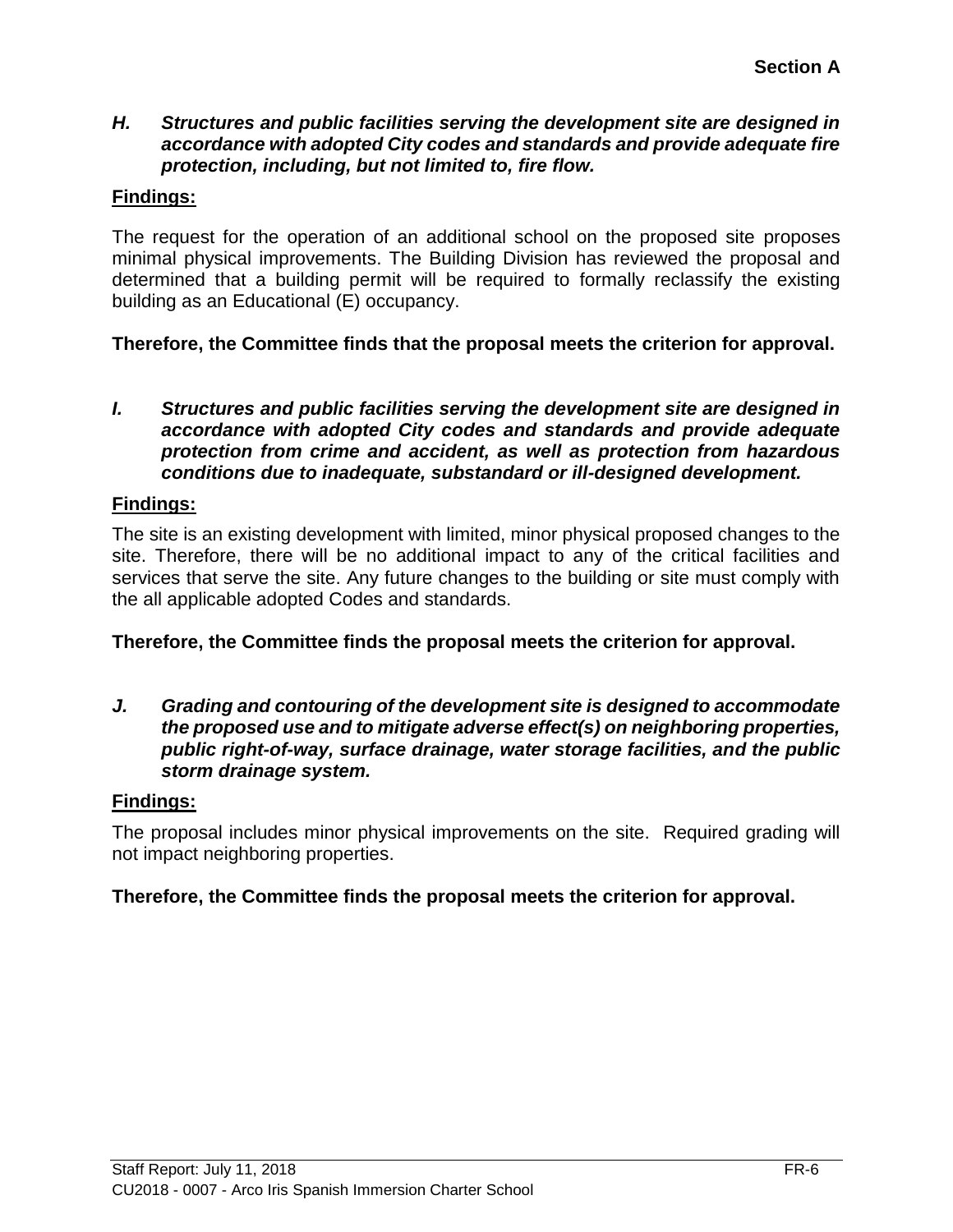# *K. Access and facilities for physically handicapped people are incorporated into the development site and building design, with particular attention to providing continuous, uninterrupted access routes.*

# **Findings:**

The site is an existing development with limited, minor proposed physical changes to the site. The applicant's narrative states that the existing office building currently provide for physically handicapped people as approved under previous land use and building approvals. The proposal also includes a new 5-foot wide concrete pedestrian connection from the main entrance connecting to the existing public sidewalk on SW Creekside Place. Staff concurs and notes that all ADA facilities are shown to remain. The applicant states that any additional ADA facility upgrades required by the Building Department, will be installed.

**Therefore, the Committee finds the proposal meets the criterion for approval.**

# *L. The application includes all required submittal materials as specified in Section 50.25.1 of the Development Code.*

# **Findings:**

In the review of the materials during the application review, the Committee finds that all applicable application submittal requirements, identified in Section 50.25.1 are contained within this proposal.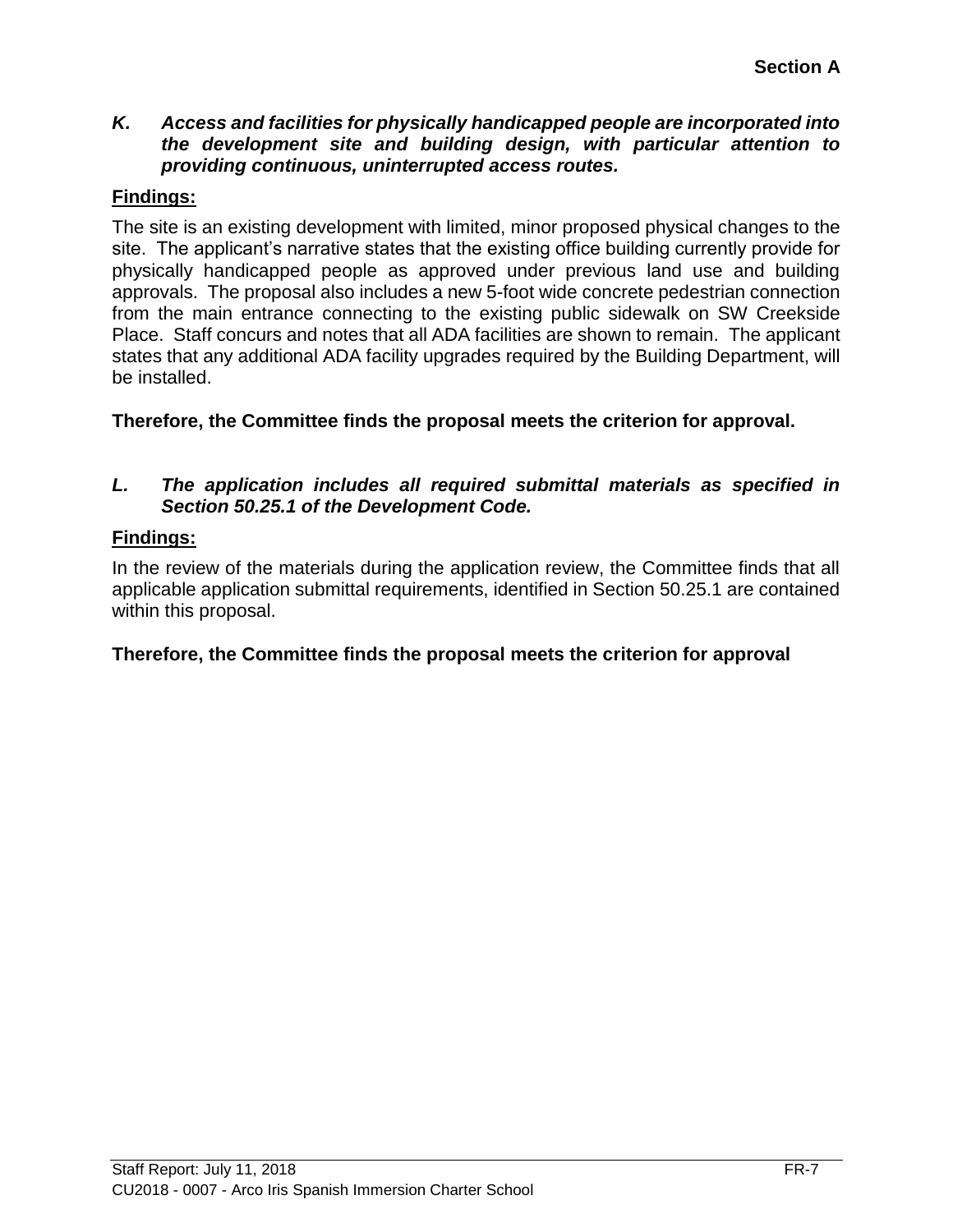# **Code Conformance Analysis Chapter 20 Use and Site Development Requirements Office Industrial – Washington Square (OI-WC) Zoning District**

| <b>CODE</b><br><b>STANDARD</b>                                     | <b>CODE</b><br><b>REQUIREMENT</b>                 | <b>PROJECT PROPOSAL</b>                               | <b>MEETS</b><br>CODE?                                     |
|--------------------------------------------------------------------|---------------------------------------------------|-------------------------------------------------------|-----------------------------------------------------------|
|                                                                    |                                                   | <b>Development Code Sections 20.05.20</b>             |                                                           |
| <b>Conditional Uses</b>                                            | Educational<br><b>Institutions</b>                | 504 Student K-8 School                                | <b>Yes, upon</b><br>approval of<br><b>CU2018-</b><br>0007 |
| <b>Development Code Section 20.05.15</b>                           |                                                   |                                                       |                                                           |
| Minimum Lot<br>Area                                                | None                                              | 2.24 acres                                            | <b>Yes</b>                                                |
| Minimum Lot<br><b>Dimensions</b>                                   | Width: N/A<br>Depth: N/A                          | Not applicable, no new lots are<br>proposed           | N/A                                                       |
| <b>Yard Setbacks</b><br>Minimums:<br>Front<br><b>Sides</b><br>Rear | 10-feet<br>10-feet<br><b>None</b>                 | Not applicable, no building additions<br>are proposed | N/A                                                       |
| Maximum<br><b>Building Height</b>                                  | 60 feet (without an<br>adjustment or<br>variance) | Not applicable, no physical<br>improvements proposed  | N/A                                                       |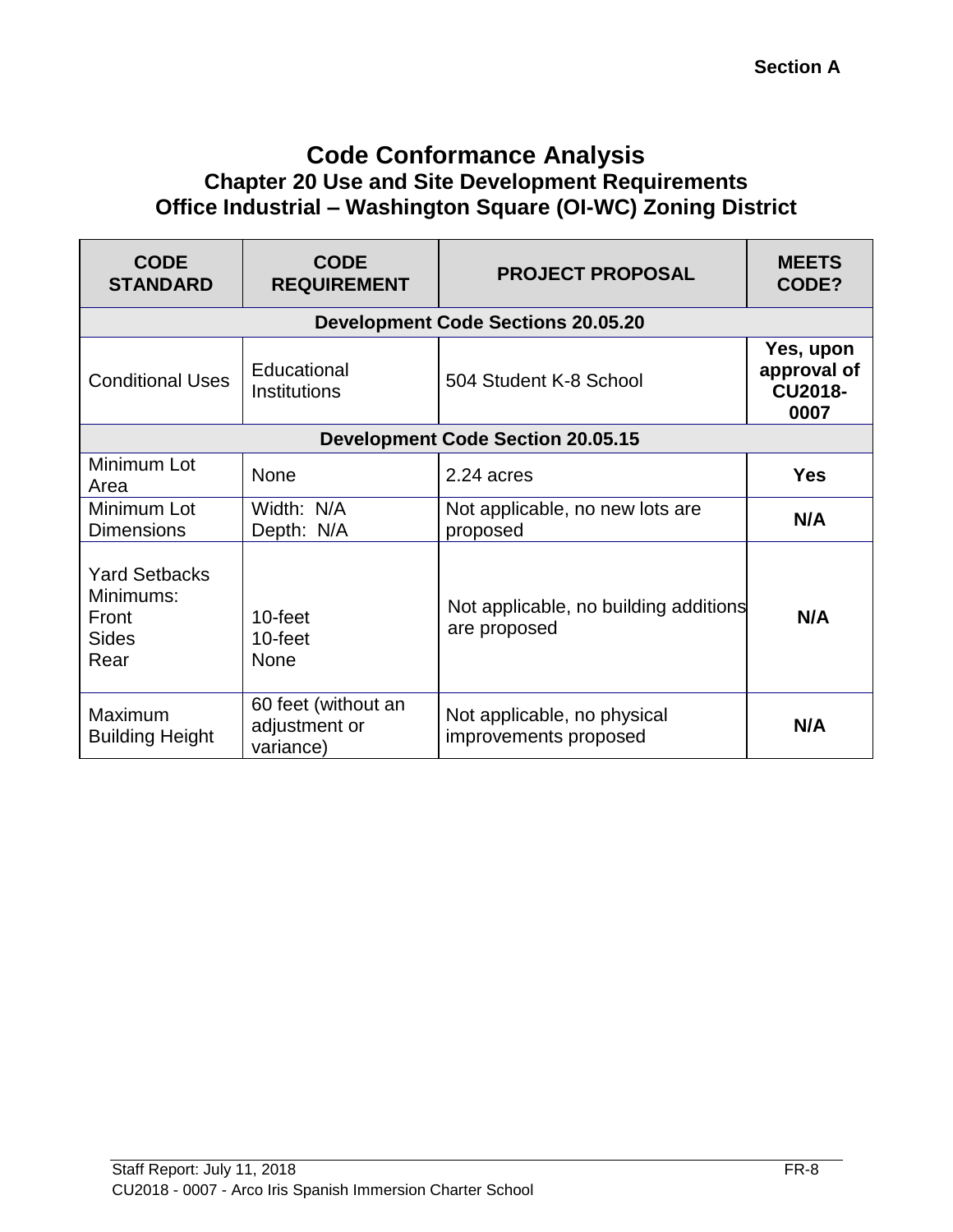# **Chapter 60 – Special Requirements**

| <b>CODE</b><br><b>STANDARD</b>                               | <b>CODE REQUIREMENT</b>                                                                                                                                                                              | <b>PROJECT PROPOSAL</b>                                                                                                                              | <b>MEETS</b><br>CODE?                              |
|--------------------------------------------------------------|------------------------------------------------------------------------------------------------------------------------------------------------------------------------------------------------------|------------------------------------------------------------------------------------------------------------------------------------------------------|----------------------------------------------------|
|                                                              |                                                                                                                                                                                                      | Development Code Section 60.30.10.5 Off-Street Parking                                                                                               |                                                    |
| <b>Off-Street Parking</b>                                    | <b>Elementary/Middle School</b><br>One space per full time<br>equivalent staff (FTE) for<br>K-8.<br>Before and After School<br><b>Care and Activities</b><br>One space per full time<br>staff (FTE). | Existing site accommodates 106<br>parking spaces.                                                                                                    | <b>Yes</b>                                         |
| <b>Off-Street Bicycle</b><br>Parking                         | 56 Bicycle spaces                                                                                                                                                                                    | 28 Bicycle spaces are proposed.<br>Per 60.30.10.2.B.2, school<br>buildings are exempt from the<br>requirement to cover long-term<br>bicycle parking. | <b>Yes with</b><br>approval of<br>ADJ2018-<br>0002 |
| <b>Development Code Section 60.55Transportation</b>          |                                                                                                                                                                                                      |                                                                                                                                                      |                                                    |
| Transportation<br><b>Facilities</b>                          | <b>Regulations for</b><br>transportation facilities                                                                                                                                                  | Student drop off and pick up plan<br>submitted with application.                                                                                     | <b>Yes</b>                                         |
| <b>Development Code Section 60.60 Trees &amp; Vegetation</b> |                                                                                                                                                                                                      |                                                                                                                                                      |                                                    |
| Tree & Vegetation<br><b>Regulations</b>                      | Preservation for<br>"protected" trees                                                                                                                                                                | Not part of proposal                                                                                                                                 | N/A                                                |
| Mitigation<br>Requirements for<br>Landscape Tree<br>Removal  | 1:1 mitigation required<br>based on DBH removed.                                                                                                                                                     | Not part of proposal                                                                                                                                 | N/A                                                |
| <b>Development Code Section 60.65 Utility Undergrounding</b> |                                                                                                                                                                                                      |                                                                                                                                                      |                                                    |
| <b>Utility</b><br>Undergrounding                             | All existing utilities and<br>any new utility service<br>lines must be<br>undergrounded.                                                                                                             | Not part of proposal                                                                                                                                 | N/A                                                |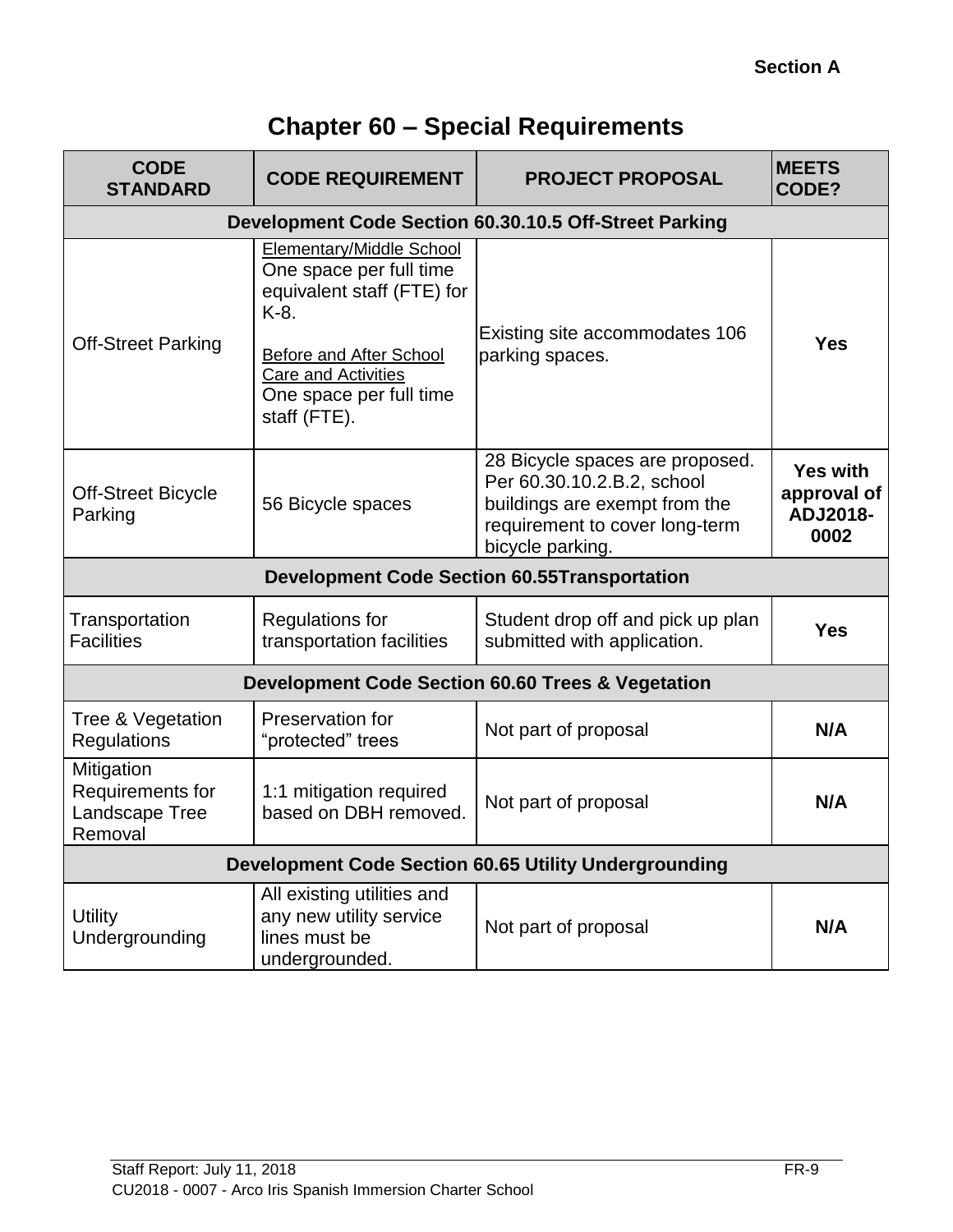#### **ANALYSIS AND FINDINGS FOR MAJOR MODIFICATION OF A CONDITIONAL USE APPROVAL Arco Iris Spanish Immersion Charter School CU2018-0007**

## **Section 40.15.15.3.C New Conditional Use Approval Criteria:**

In order to approve a New Conditional Use application, the decision making authority shall *make findings of fact based on evidence provided by the applicant demonstrating that all the following criteria are satisfied:*

#### *1. The proposal satisfies the threshold requirements for a Conditional Use application.*

## **Findings:**

The applicant proposes a new conditional use approval. The proposal meets threshold No. 1.

*"The proposed use is Conditionally permitted in the underlying zoning district and a prior Conditional Use approval for the proposed use is not already in effect."*

This proposal is asking to permit a new 504 student K–8 Spanish immersion charter school (Arco Iris) in the OI-WC zoning district. This proposal estimates an additional 307 vehicle trips in the morning peak hour, 174 trips in the afternoon peak hour and 49 trips in the evening peak hour, based on an evaluation by a traffic engineer licensed by the State of Oregon provided as Exhibit 3.2 in the applicant's materials. The traffic engineer calculated the additional trips conservatively based on a higher trip rate for Private Schools (K-8) even though the charter school is a public school and part of the Beaverton School District. The additional vehicle trips are accounted for by the addition of the new charter school based on the increase over existing office use conditions.

**Therefore, staff finds the proposal meets the criteria for approval.**

#### *2. All City application fees related to the application under consideration by the decision making authority have been submitted.*

#### **Findings:**

The applicant paid the required fee associated with a New Conditional Use application.

#### **Therefore, staff finds the proposal meets the criterion for approval.**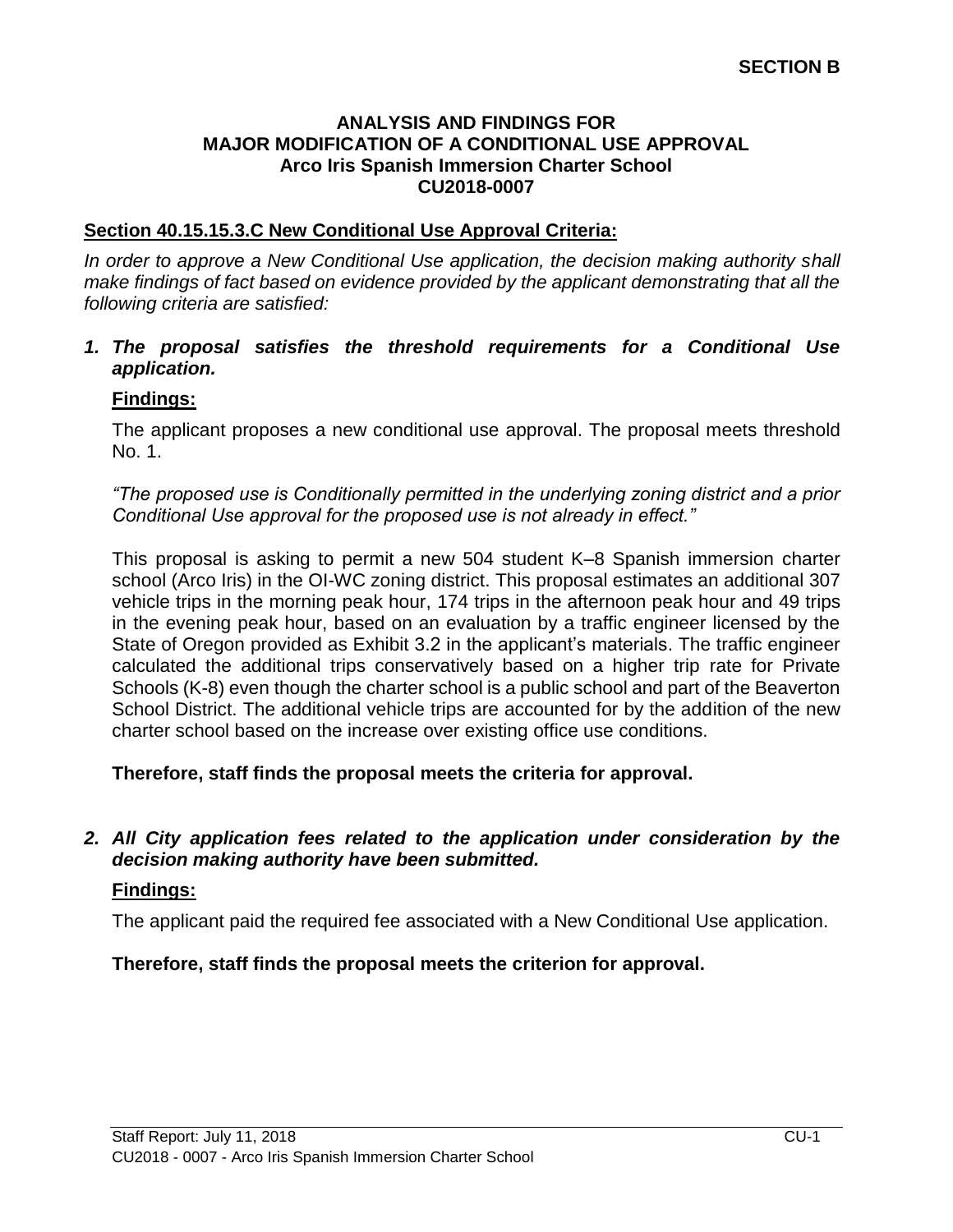# *3. The proposal will comply with the applicable policies of the Comprehensive Plan.* **Findings:**

Staff cites the following Comprehensive Plan policies and associated findings as applicable to criterion three:

# **Chapter 6 (Transportation Element)**

#### **6.2.3. Goal: A safe transportation system.**

*d) Designate safe walkway and bikeway routes from residential areas to schools, parks, transit and other activity centers.*

The applicant states that Policy *d* is met because the nature of a charter school is that it serves students from the entire city, rather than exclusively the immediate surrounding neighborhood as is the case with traditional public schools. Therefore, the majority of students will be transported by private vehicles, which reduces the demand on adjacent walkways and bike routes. Staff concurs with the applicant's statement that the sidewalk, bike lane system along SW Hall Boulevard and SW Creekside Place provide safe and adequate walkways and bikeway routes to and around the site.

SW Hall Boulevard is designed to Arterial Street Standards according to the Beaverton Engineering Design Manual. SW Hall Boulevard was constructed with bike lanes and sidewalks.

SW Creekside Place is designed to local street width standards according to the Beaverton Engineering Design Manual. SW Creekside Place was constructed without bike lanes and is designed for bicycles to share the road with motorized vehicles. Additionally, the applicant has stated in their narrative that due to the nature of the charter school, most children do not live close enough to ride their bikes and will be dropped off by parents.

School district bus service is not provided for this school.

#### *h) Ensure that adequate access for emergency services vehicles is provided throughout the City.*

*Actions:*

*• Work cooperatively with Tualatin Valley Fire and Rescue and other Washington County emergency service providers to designate and periodically update Primary and Secondary Emergency Response Routes. Continue to work with these agencies to establish acceptable traffic calming strategies for these routes.*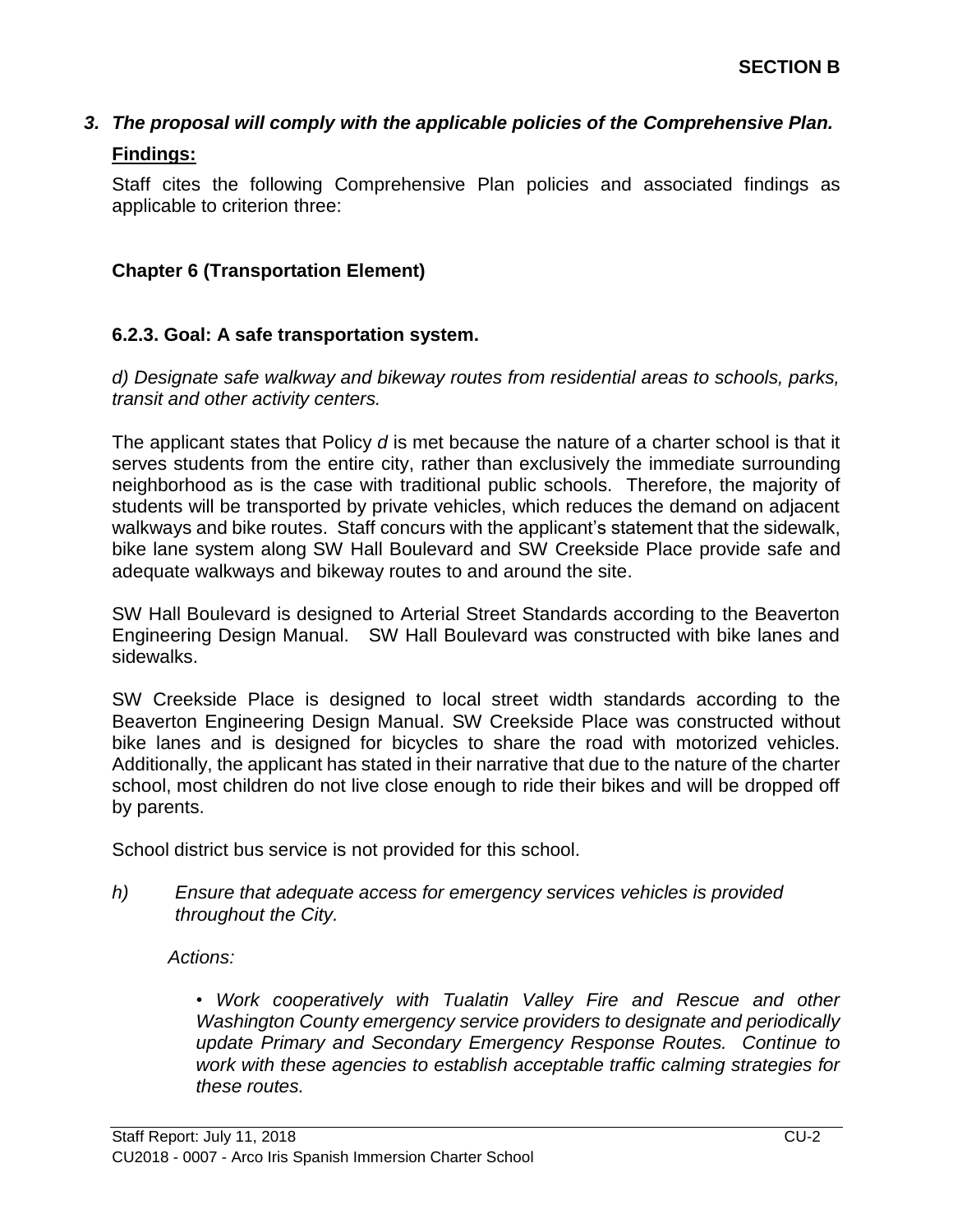#### *• Recognize the route designations and associated acceptable traffic calming strategies in the City's Traffic Calming Program.*

The applicant states that the proposal satisfies Policy *h* because the existing site layout and the proposed modifications have been found by service providers, to provide appropriate access for emergency response. The proposed modifications will not significantly alter the emergency access to and through the subject site. Tualatin Valley Fire and Rescue (TVF&R) has reviewed the plans and supports the proposal with a condition of approval contained in Section E, herein.

Staff notes that fire lanes on-site have not been identified by TVF&R but the Deputy Fire Marshall has endorsed the drop-off queuing lane because parents are remaining in their vehicles as children are dropped off/picked up and in the event of an emergency, could move out of the way.

Staff concur that the applicant has provided adequate access for emergency services.

#### **Chapter 8 (Environmental Quality and Safety Element)**

#### *8.4.1. Goal: Create and protect a healthy acoustical environment within the City.*

*a) Noise impacts shall be considered during development review processes.*

*Action 1: Adopt and implement appropriate design standards for development permits for all commercial, industrial, high density, mixed use and transportation projects, and others as appropriate. Development applications should be required to demonstrate compliance with applicable noise level standards. Means of meeting the design standards might include, but are not limited to:* 

*• Use of year-round landscape elements that absorb parking lot and street noise.* 

- *Use of underground parking.*
- *Use of extra-thick windows.*
- *Facades constructed of materials that help to absorb sounds.*
- *Pervious surface landscape and parking lot materials that absorb sounds.*

*• Use of building materials that aid in the reduction of sound traveling through common floors and walls.* 

*• Dampers on heating and cooling equipment.*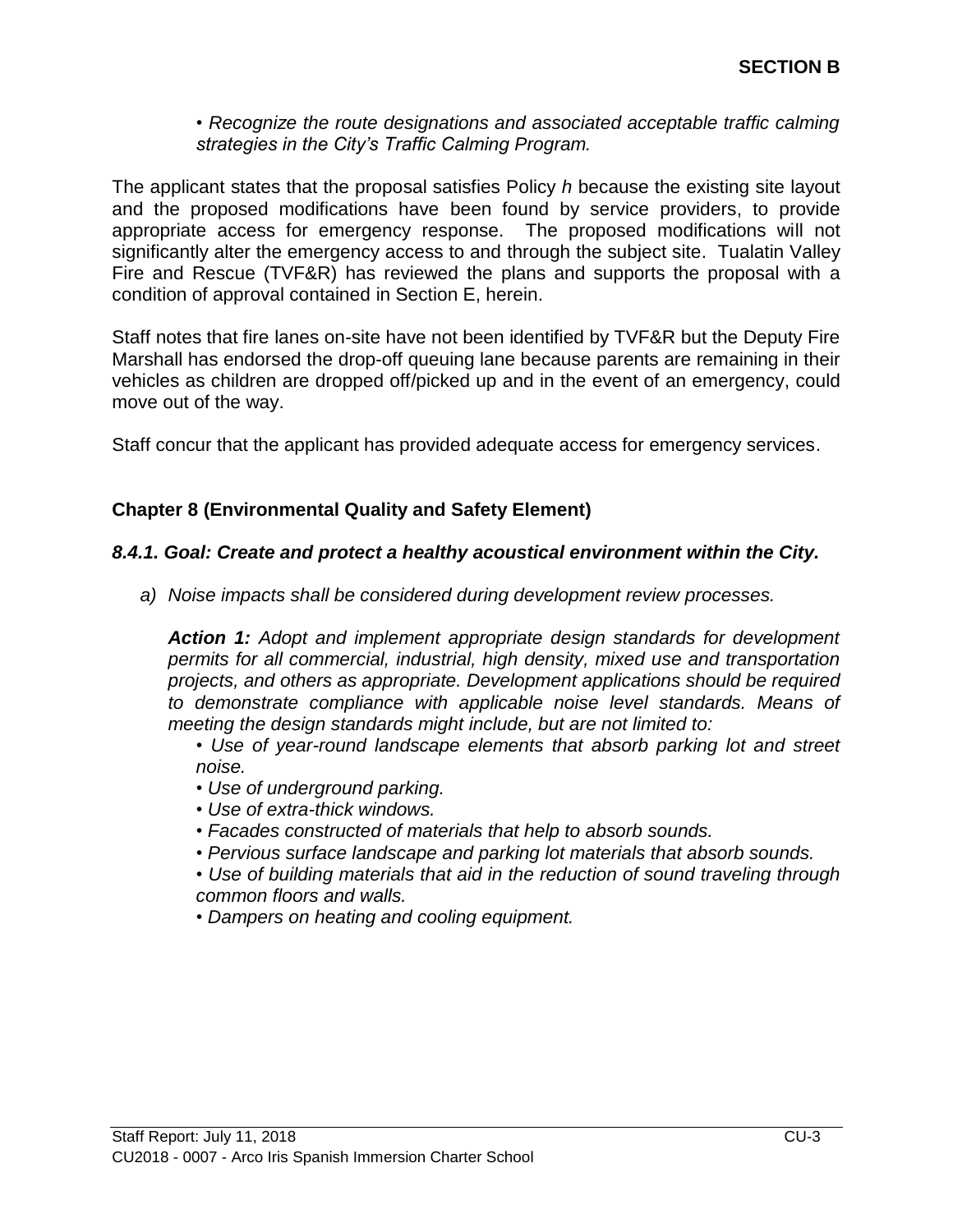The applicant states that the proposal satisfies Policy *a,* because the new charter school will use a portion of the existing paved area for play area for outside play/recess. This play area is located east of the existing building as shown on the applicant's site plan. The applicant also intends to take advantage of the adjacent THPRD Greenway Park for outings, field trips and park restoration activities/lessons. The applicant also notes that noise from children playing during recess times will not impact neighboring properties because the proposed playground area at the southwest corner of the lot is directly adjacent to Greenway Park and a wetlands/forested area.

The Beaverton School District does not provide bus service to this school and commercial delivery trucks will serve the school only occasionally to deliver food and supplies, however there will be no activity on site after 10:00 p.m. This school strongly encourages students to bring their own lunches. Further, this school does not have a commercial kitchen and does not provide hot lunches to their students, only pre-packaged and some cold food, therefore does not have a need to have the daily or even weekly food deliveries that traditional elementary and middle schools have.

Staff finds that noise impacts have been considered and are consistent with direction described by Policy *a*.

**Therefore, staff finds the proposal meets the criterion for approval.**

# *4. The size, dimensions, configuration, and topography of the site and natural and man-made features on the site can reasonably accommodate the proposal.*

# **Findings:**

In response to Criterion No. 4, the applicant states that the existing office facility has appropriate interior building space and exterior site development to accommodate the new school with minor interior and exterior alterations.

Staff cites the findings stated in response to Section 40.03 (Facilities Review) and concludes that Conditional Use approval for additional students does not impact the site or the way the site was designed, based upon the site's size, dimensions, configuration or topography. Existing grading, parking, landscaping and building space associated with the existing office building are adequate for the proposed 504 students and staff. Therefore, the natural and man-made features on the site are adequate to accommodate the proposal.

# **Therefore, staff finds the proposal meets the criterion for approval.**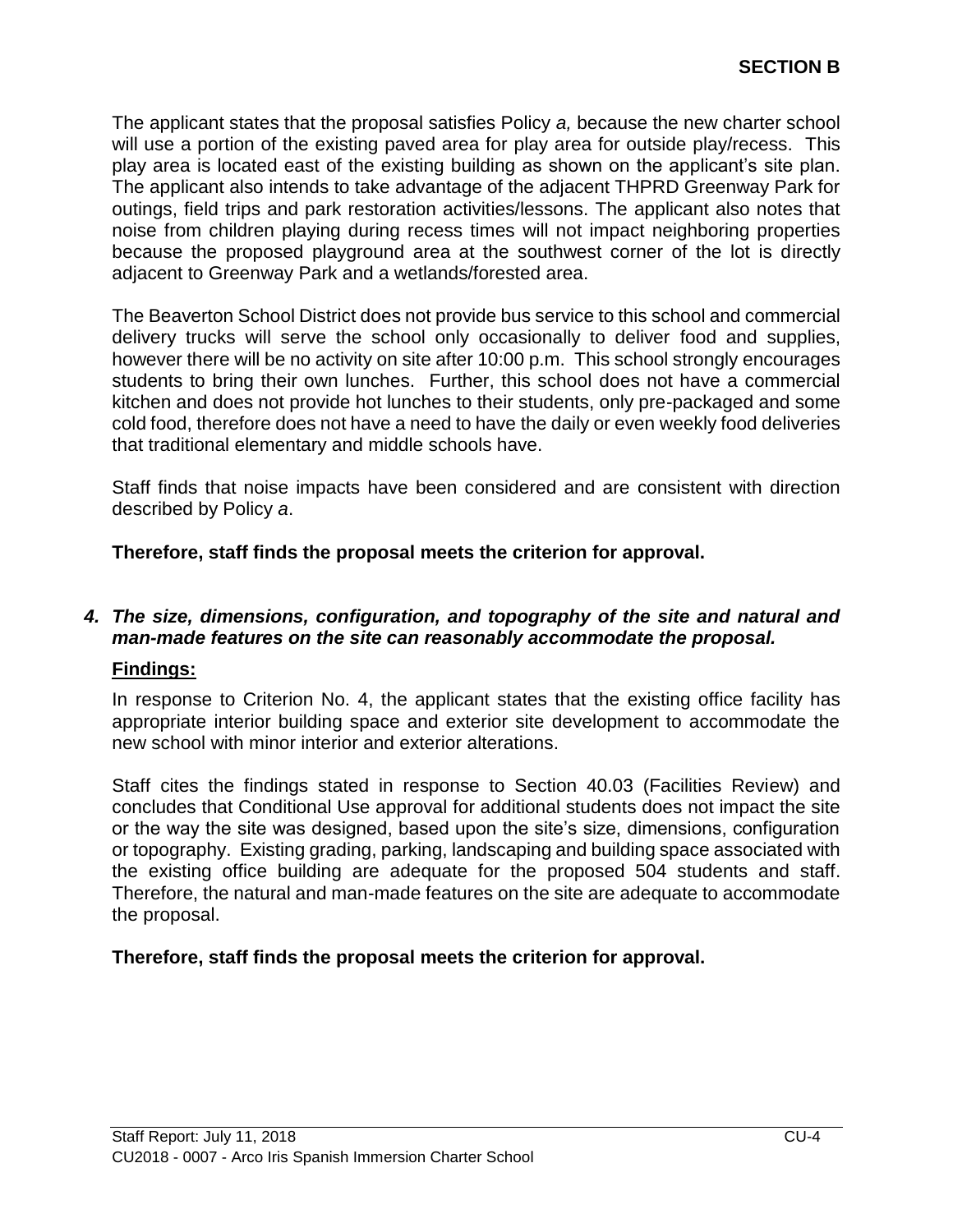#### *5. The location, size, and functional characteristics of the proposal are such that it can be made reasonably compatible with and have minimal impact on livability and appropriate use and development of properties in the surrounding area of the subject site.*

#### **Findings:**

In response to Criterion No. 5, the applicant states that compatibility with the site surroundings for this proposal primarily relate to noise and access/circulation. as discussed herein. The traffic impact analysis and circulation plan show that the traffic related to student transportation can be managed on-site without impacting the surrounding street system or adjacent uses. The applicant states that the existing infrastructure in place to support operation of an office building was a significant factor in determining the suitability of the site for a new school.

As discussed under Criterion No. 3, staff finds that noise impacts are expected to be minimal and will not impact the neighboring properties since the site is adjacent to Greenway Park and a wetland on one side and SW Hall Boulevard (classified as an arterial) on another side.

Staff concur that the proposed Arco Iris charter school can be reasonably compatible with existing and approved development in the surrounding area and will have minimal impact on livability and usability.

**Therefore, staff finds the proposal meets the criterion for approval.**

# *6. Applications and documents related to the request, which will require further City approval, shall be submitted to the City in the proper sequence.*

# **Findings:**

The applicant has submitted all documents related to this request for a New Conditional Use approval and for related Major Adjustment and Design Review Compliance Letter.

#### **Therefore, staff finds the proposal meets the criterion for approval.**

#### **Recommendation**

Based on the facts and findings presented, staff recommends **APPROVAL** of **CU2018- 0007 - Arco Iris Spanish Immersion Charter School** subject to the conditions of approval identified in Section E, herein.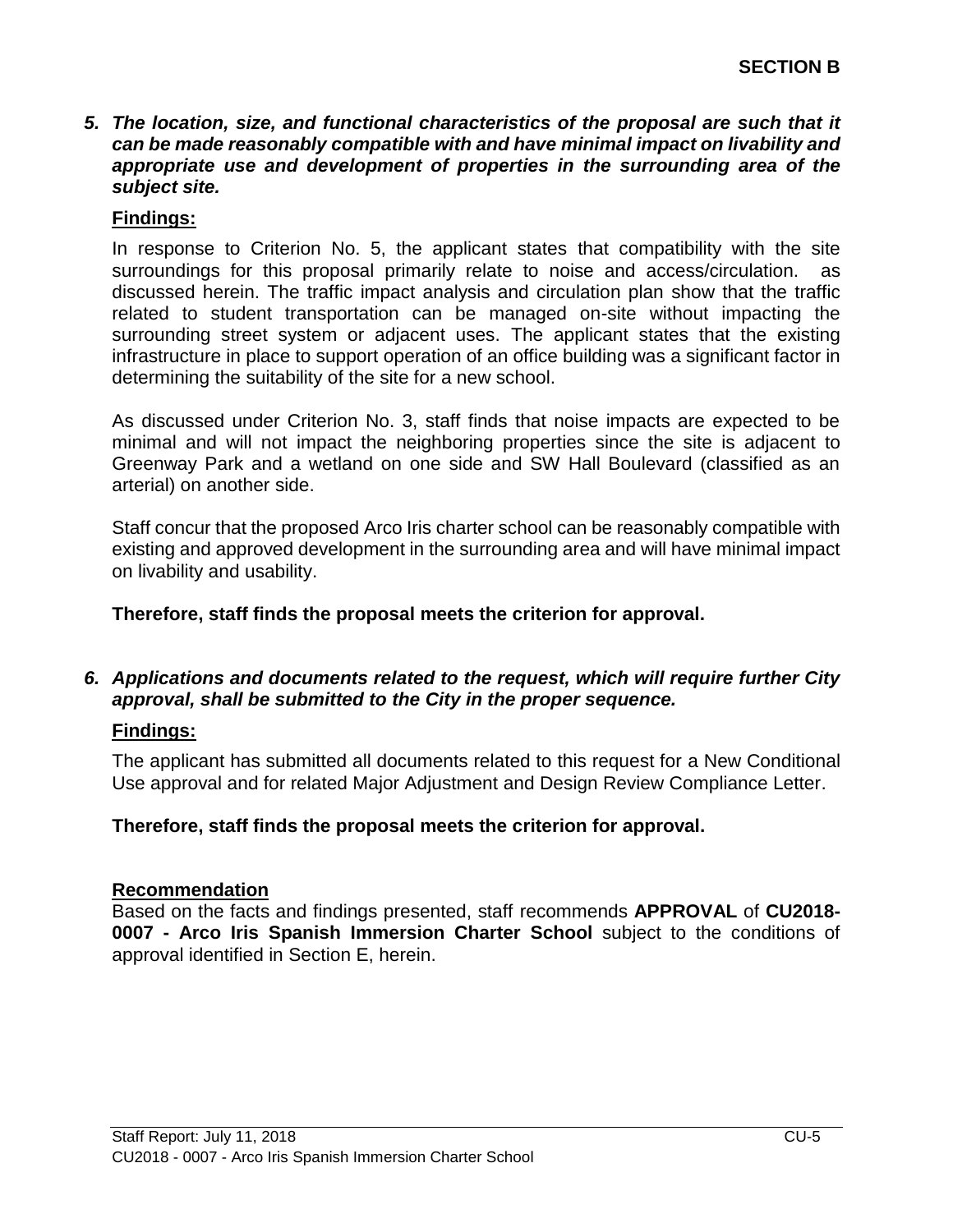#### **ANALYSIS AND FINDINGS FOR MAJOR ADJUSTMENT Arco Iris Spanish Immersion Charter School ADJ2018-0002**

## **Section 40.10.05. Adjustment Applications; Purpose**

*The purpose of an Adjustment application is to provide a mechanism by which certain regulations in this Code may be adjusted if the proposed development continues to meet the intended purpose of such regulations. This Section is carried out by the approval criteria listed herein.*

## **Section 40.10.15.2.C Approval Criteria**

*In order to approve a Major Adjustment application, the decision making authority shall make findings of fact based on evidence provided by the applicant demonstrating that all the following criteria are satisfied:*

#### *1. The proposal satisfies the threshold requirements for a Major Adjustment application.*

## **Findings:**

Section 40.10.15.2.A.1 Threshold: *An application for Major Adjustment shall be required when the following threshold applies:*

*"1. Involves an adjustment of more than 10% and up to and including 50% adjustment from the numerical Site Development Requirement specified in Chapter 20 (Land Uses)."*

The minimum number of bicycle spaces for an elementary/middle school is one (1) space for every nine (9) students. The applicant proposes Twenty-eight (28) total bicycle spaces, which is eighteen (18) fewer spaces than the required fifty-six (56), a 50% adjustment.

**Therefore, staff finds that the criterion is met.**

#### *2. The application complies with all applicable submittal requirements as specified in Section 50.25.1 and includes all applicable City application fees.*

#### **Findings:**

The City of Beaverton received the appropriate fee and written requirements for a Major Adjustment application.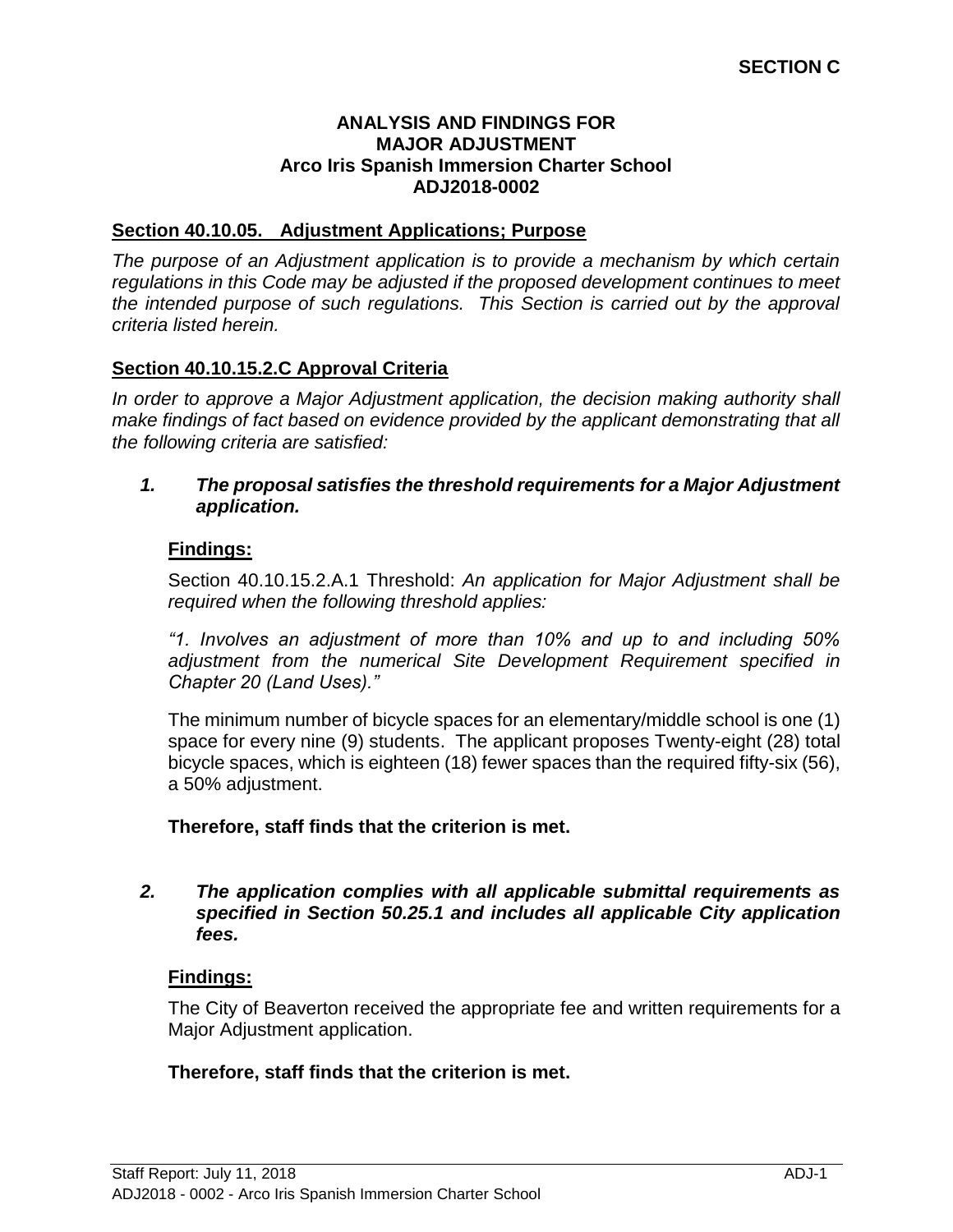#### *3. Special conditions exist on the site that make it physically difficult or impossible to meet the applicable development standard for an otherwise acceptable proposal.*

# **Findings:**

The applicant states that special conditions exist in regard to the location of the site along SW Hall Boulevard, making it challenging for children to ride their bicycles to school. The nature of any charter or private school is unique because it pulls it's enrollment from the entire city, covering a large geographic area. Arco Iris uses a lottery system to determine its enrollment and geography of a student's home is not a factor. The wide range of distances of student's homes, makes it virtually impossible to provide consistent bus service and the Beaverton School District does not provide funding for bus service to this school. As a result of the factors identified above, practically all of the students are driven to school by their parents or by carpool.

Additionally, The Beaverton Development Code requires bicycle racks to be located within 50-feet of the primary entrance. The existing site was originally developed as an office building and as such, did not have a requirement for 56 bicycle parking spaces. The primary entrance of the subject building faces SW Hall Boulevard. To accommodate 56 bicycle spaces, significant landscaping would have to be removed, which would decrease the visual appeal of the building. This is particularly important for this site because the primary entrance directly faces SW Hall Boulevard.

The City of Beaverton Traffic Engineer concurs with the applicant's findings above that given the unique nature of this type of school and it's proposed location, that 28 bicycle spaces is adequate to accommodate students and staff who decide to travel by bicycle to the subject location.

# **Therefore, staff finds that the criterion is met.**

#### *4. The special conditions or circumstances do not result from the actions of the applicant and such conditions and circumstances do not merely constitute financial hardship or inconvenience.*

# **Findings:**

The applicant states that the request is not a result of financial hardship or convenience and that the special conditions described in staff's findings for Criterion 3, as stated above, are circumstances that are unique to the subject lot.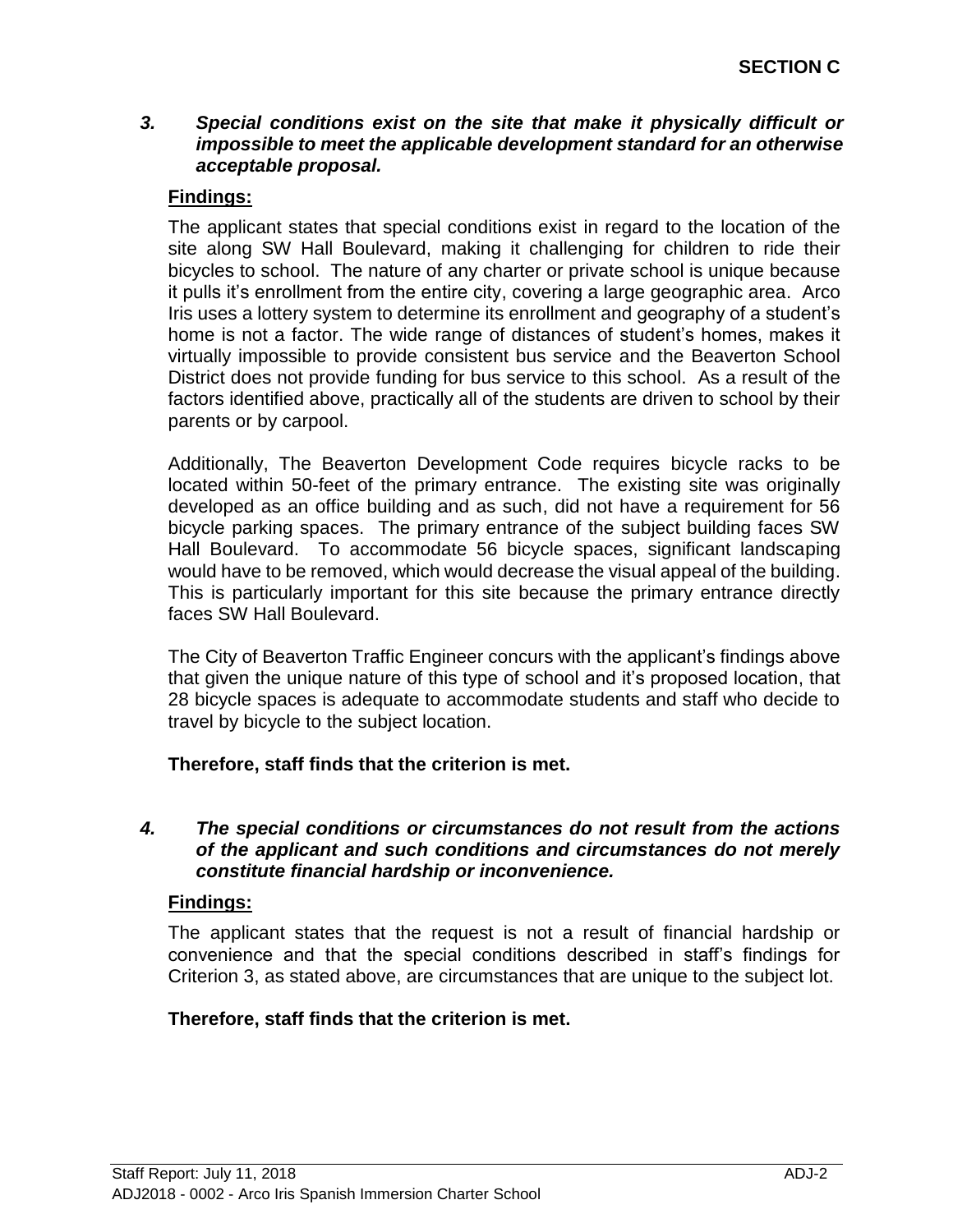# *5. Granting the adjustment as part of the overall proposal will not obstruct pedestrian or vehicular movement.*

# **Findings:**

The proposed reduction of bicycle spaces, will not obstruct any existing pedestrian or vehicular movements.

# **Therefore, staff finds that the criterion is met.**

## *6. City-designated significant trees and/or historic resources, if present, will be preserved.*

## **Findings:**

There are no City-designated significant trees and/or historic resources on the subject site.

**Therefore, staff finds that this approval criterion is not applicable.**

*7. If more than one (1) adjustment is being requested concurrently, the cumulative effect of the adjustments will result in a project which is still consistent with the overall purpose of the applicable zoning district.*

# **Findings:**

The applicant is only proposing one adjustment.

# **Therefore, staff finds that the criterion is not applicable.**

## *8. Any adjustment granted shall be the minimum necessary to permit a reasonable use of land, buildings, and structures.*

# **Findings:**

The applicant states that throughout their five years of operation at their current location, they have only observed one family using a single bicycle parking space. As stated previously, enrollment is performed by lottery only and geography of student's place of residence is not a consideration. The applicant intends to encourage a higher level of bicycle use at the proposed location since it does have nearby neighborhoods to the north and west, but given the vast distances of the places of residence of their students throughout Beaverton and past bicycle use data, they anticipate a need of no more than ten bicycle parking spaces. Therefore, the proposed 28 bicycle spaces, is more than adequate to serve future needs of the school even at full capacity.

Staff finds that the applicant has demonstrated that the requested Major Adjustment is the minimum necessary to make possible a reasonable use of the land and future structures, with minimal impact on surrounding property owners.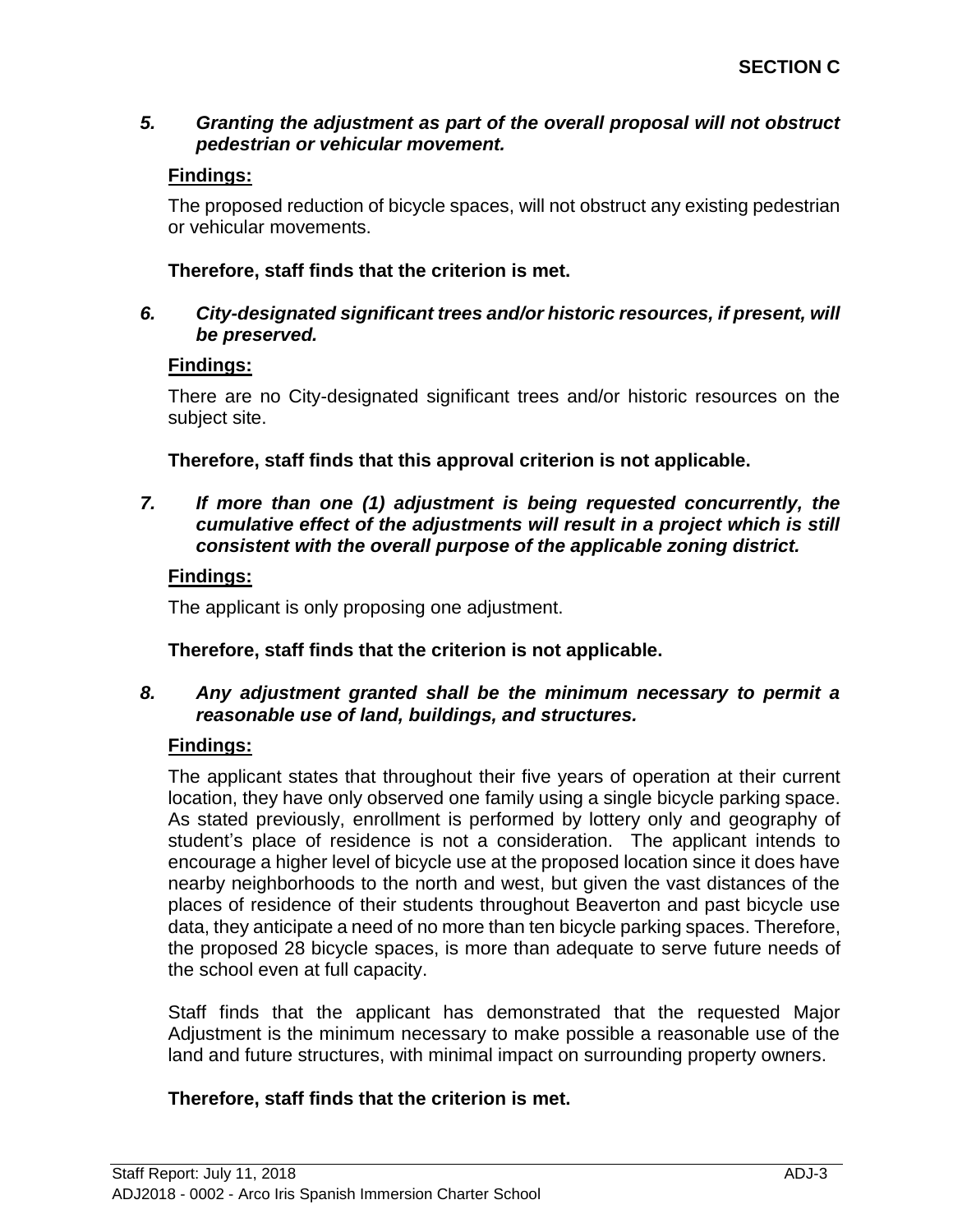*9. Either it can be demonstrated that the modification equally or better meets the intent of the standard to be modified or the proposal incorporates building, structure, or site design features or some combination thereof that compensate for the requested adjustment.* 

## **Findings:**

In response to Criterion 9, the applicant states that the proposed design adequately incorporates the existing building and landscaping by providing more than adequate bicycle spaces for their students and staff while also preserving the visual appeal and articulation toward SW Hall Boulevard, an arterial road, as designated in the City's Functional Classification system

Staff finds that the intent of the Standard to be modified is to ensure minimal impact on the existing use and surrounding property owners, while also meeting the intent of the code to encourage bicycle use and make it more convenient to commute by bicycle.

**Therefore, staff finds that the criterion is met.**

#### *10. The proposal is consistent with all applicable provisions of Chapter 20 (Land Uses) unless the applicable provisions are modified by means of one or more application that have been approved or are considered concurrently with the subject proposal.*

## **Findings:**

Staff cites the Code Conformance Analysis chart at the end of Section A, herein, which evaluates the project as it relates the applicable Code requirements of Chapter 20 for the Office Industrial – Washington Square (OI-WS) zone as applicable to the above mentioned criteria. As demonstrated on the chart, the existing development meets the site development standards. The applicant is not proposing any additional floor area but only minimal exterior building modifications.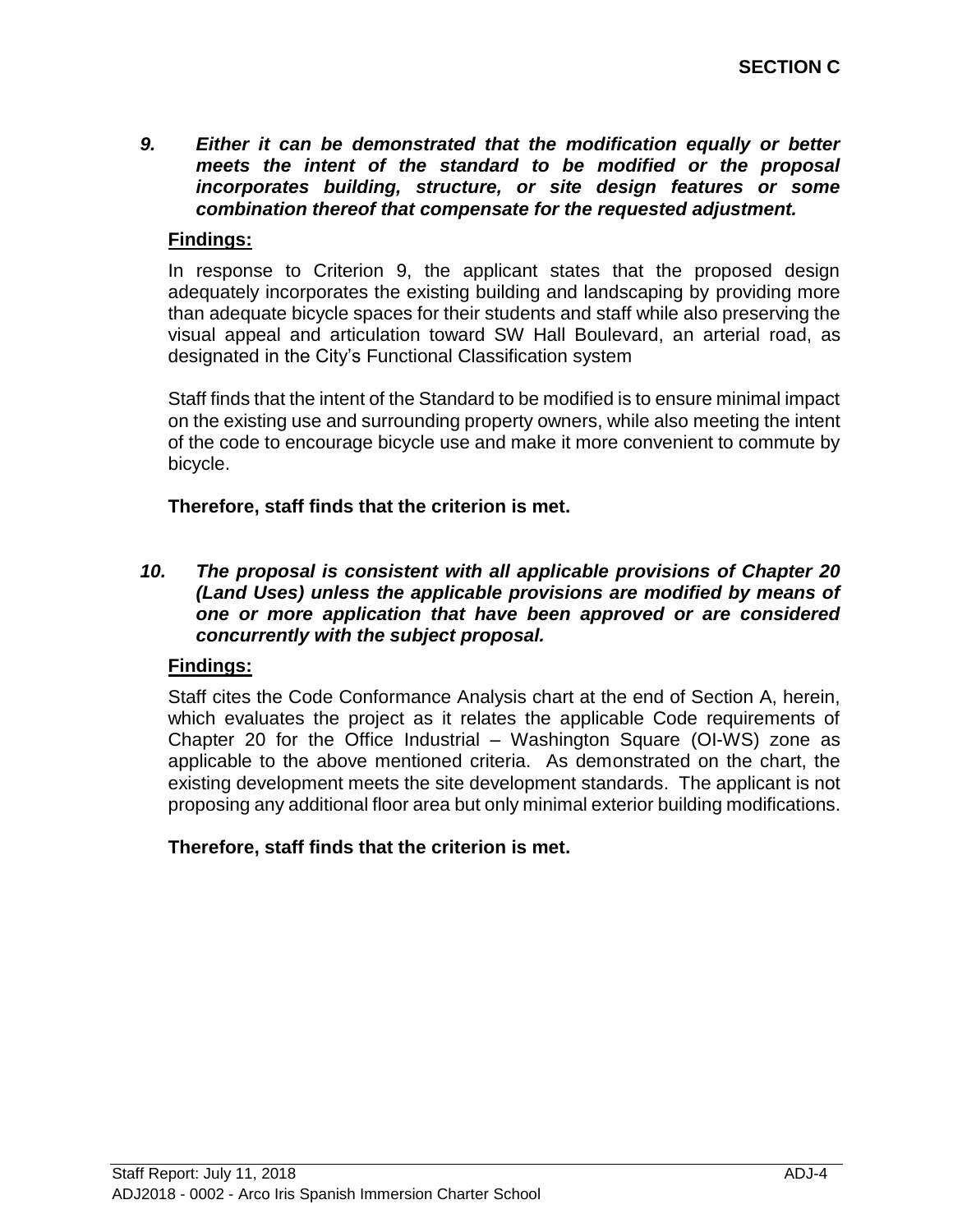*11. The proposal is consistent with all applicable provisions of Chapter 60 (Special Requirements) and that all improvements, dedications, or both required by the applicable provisions of Chapter 60 (Special Requirements) are provided or can be provided in rough proportion to the identified impact(s) of the proposal.*

# **Findings:**

Staff cites the Code Conformance Analysis chart at the end of Section A, herein, which evaluates the project as it relates the applicable Code requirements of Chapter 60 for the Office Industrial – Washington Square (OI-WS) zone as applicable to the above mentioned criteria. As demonstrated on the chart, the development proposal meets the applicable provisions of Chapter 60, with the exception of the bicycle parking for which this Major Adjustment is requested.

**Therefore, staff finds the proposal will meet the criterion for approval by meeting the conditions of approval.**

*12. Adequate means are provided or can be provided to ensure continued periodic maintenance and necessary normal replacement of the following private common facilities and areas: drainage ditches, roads and other improved rights-of-way, structures, recreation facilities, landscaping, fill and excavation areas, screening and fencing, ground cover, garbage and recycling storage areas and other facilities, not subject to periodic maintenance by the City or other public agency.*

# **Findings:**

The applicant states that periodic maintenance and necessary normal replacement of the private common facilities and area will be provided for by the applicant/property owner.

**Therefore, staff finds the proposal will meet the criterion for approval by meeting the conditions of approval.**

*13. The proposal does not include any lot area averaging as specified in Section 20.05.50.1.B or include any lot dimension reductions as specified in Sections 20.05.50.2.A.2 and .4 or 20.05.50.2.B.2 and .4.*

# **Findings:**

The proposal does not include any lot area averaging.

**Therefore, staff finds the criterion is not applicable.**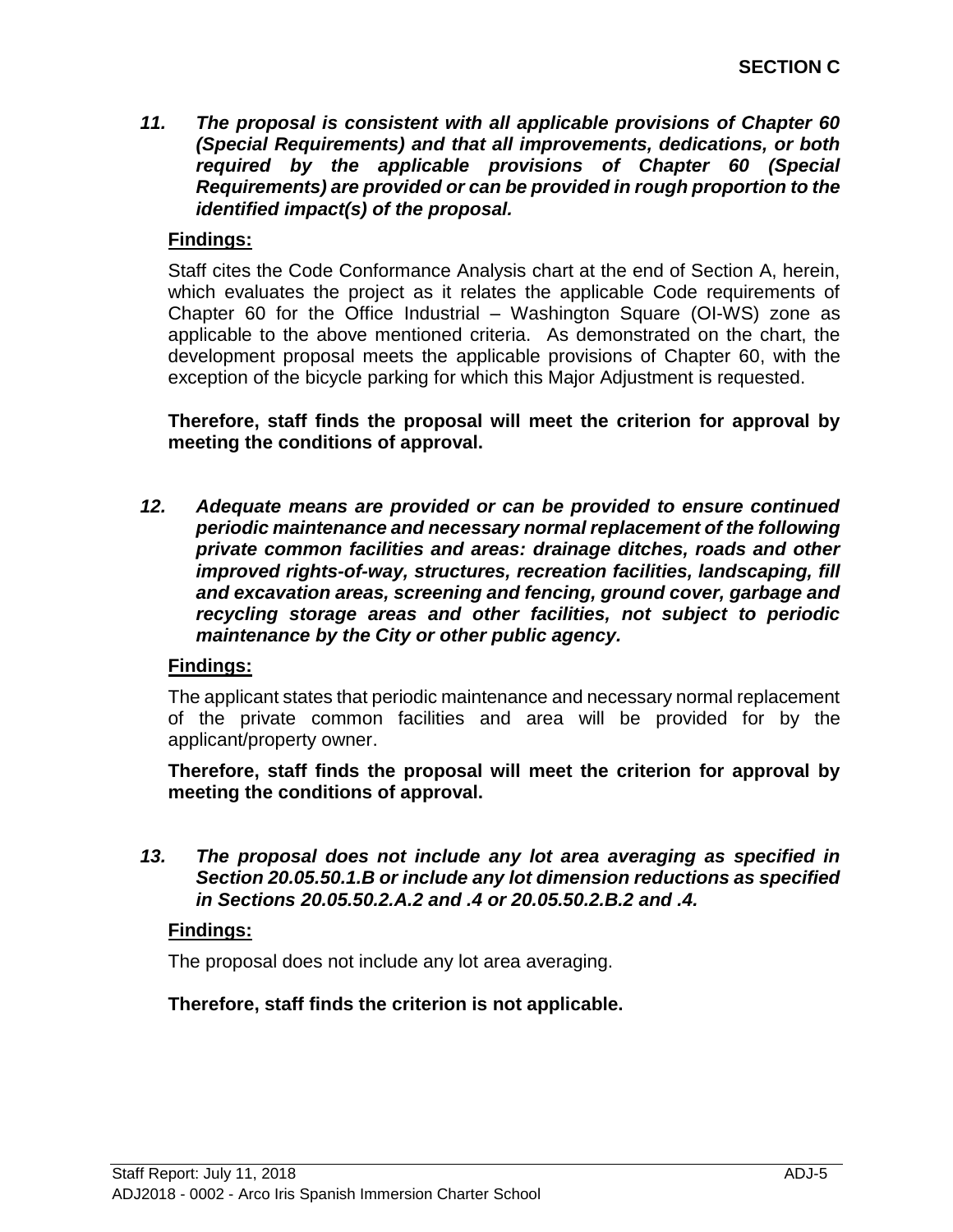#### *14. Applications and documents related to the request, which will require further City approval, shall be submitted to the City in the proper sequence.*

## **Findings:**

The applicant has submitted this Major Adjustment application with associated, New Conditional Use and Design Review Compliance Letter applications. No other applications are required of the applicant at this stage of City review.

**Therefore, staff finds the proposal will meet the criterion for approval by meeting the conditions of approval.**

#### **RECOMMENDATION**

Based on the facts and findings presented, staff recommends **APPROVAL of ADJ2018- 0002 – Arco Iris Spanish Immersion Charter School** subject to the applicable conditions identified in Section E, herein.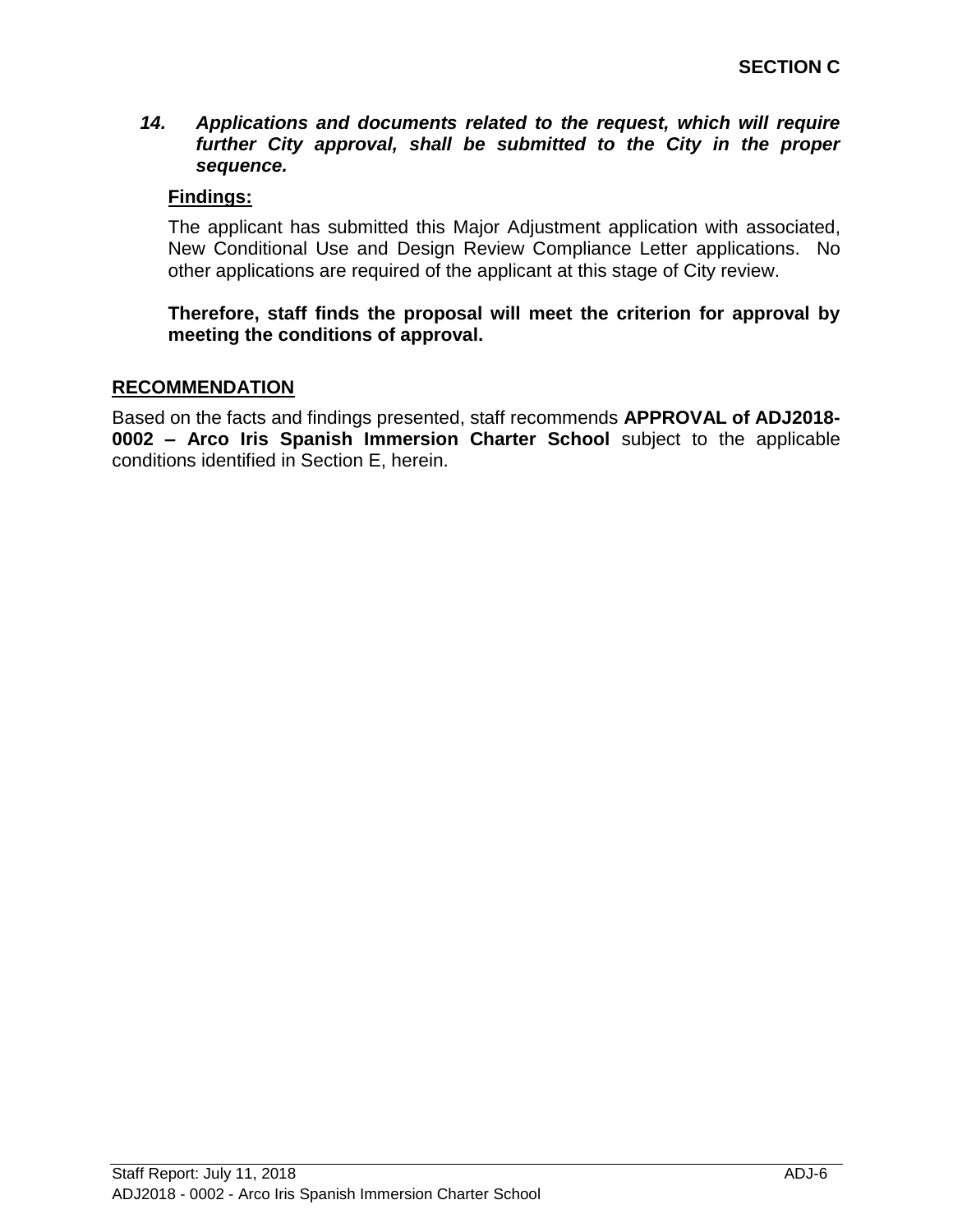#### **DESIGN REVIEW COMPLIANCE LETTER APPROVAL ANALYSIS AND FINDINGS Arco Iris Spanish Immersion Charter School DR2018-0063**

# **PROJECT DESCRIPTION:**

Proposed development includes addition of bicycle parking, removal of non-required parking stalls, addition of vehicle queueing and loading dock striping, construction of a mountable roundabout or yellow domes as part of the queueing plan, modification to roll up doors and store front windows, addition of a rear deck, installation of a new pedestrian walkway through the parking lot which connects to SW Creekside Parkway, as identified on the plans on file at City Hall. Any additional modifications or changes to the site are subject to additional approvals.

#### Findings:

Staff has reviewed the above referenced application and finds that the proposal meets the threshold(s) for a Design Review Compliance Letter. By meeting the Conditions of Approval in Section E, Herein, the proposal will meet the approval criteria associated with this application.

#### **Recommendation**

Based on the facts and findings presented, staff recommends **APPROVAL** of **DR2018- 0063 - Arco Iris Spanish Immersion Charter School** subject to the conditions of approval identified in Section E, herein.